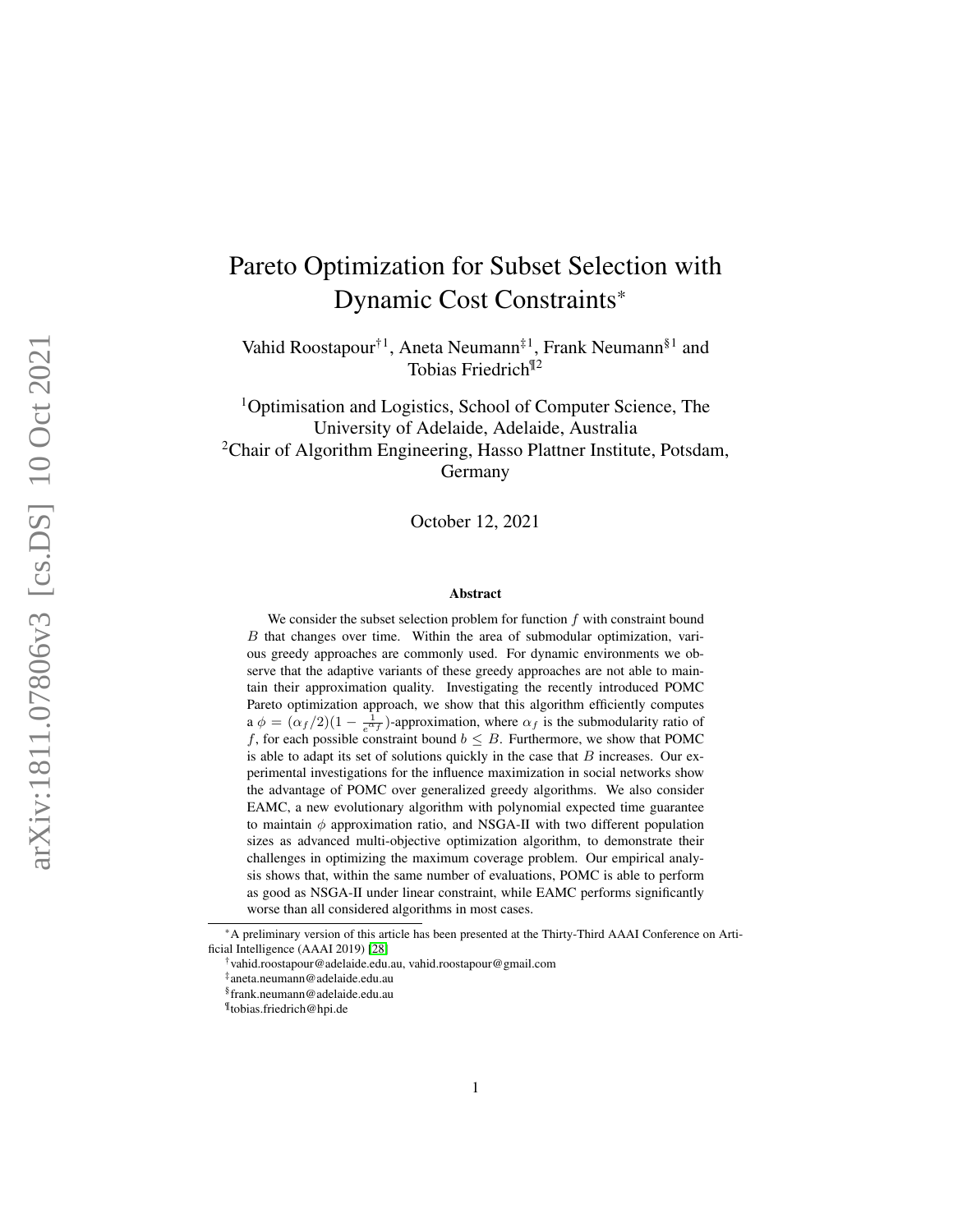### 1 Introduction

Many combinatorial optimization problems consist of optimizing a given function under a given constraint. Constraints often limit the resources available to solve a given problem and may change over time. For example, in the area of supply chain management, the problem may be constrained by the number of vehicles available that may change during the optimization process due to vehicle failures and vehicles being repaired or added as a new resource. As another example, consider the problem of using a train to transport extracted materials form a number of mines to a port. In this example, the number of available wagons could change during the path because of different reasons. The question would be how to re-allocate the available wagons to transform the high priority materials first.

Evolutionary algorithms as general-purpose problem solvers have been widely used to tackle dynamic optimization problems theoretically and empirically [\[32\]](#page-28-0). Many theoretical investigations considered the performance of evolutionary algorithms in the dynamic environments, where either the constraint or some properties of the search space might change during the optimization process. Neumann and Witt studied the behavior of the simplest evolutionary algorithm called  $(1+1)$  EA on the dynamic makespan scheduling problem, in which the adversary can change the processing time of a job [\[21\]](#page-27-1). They calculated the expected time of finding a good quality solution in different situations, where the algorithms either start from scratch and the dynamic changes happen frequently or start from a good quality solution and aim to find a new good quality solution after one change. The same analyses have also been considered on dynamic graph problems where a dynamic change might add or remove an edge to or from the graph [\[4,](#page-25-0) [22\]](#page-27-2). More recently, Shi et al. theoretically investigated the re-optimization time of multi-objective evolutionary algorithms in the dynamic environment for general linear functions [\[29\]](#page-27-3). They proved the beneficial effect of populations in multiobjective approaches dealing with dynamic alterations. Their theoretical results have been extended to experimental studies in [\[27\]](#page-27-4) by benchmarking dynamic knapsack problem. Roostapour et al. showed that the simple multi-objective algorithms that limit their population size by storing solutions based on their size perform significantly worse than the others.

Submodular functions form an important class of problems as many important optimization problems can be modeled by them. A function is submodular when adding an element to a solution set be less beneficial than adding the same element to any of its subsets. The area of submodular function optimization under given static constraints has been studied quite extensively in the literature. Nemhauser et al. considered maximizing nondecreasing submodular functions under cardinality constraint [\[19\]](#page-27-5). They proved that the greedy algorithm that iteratively adds a new element with a maximum marginal gain could maintain  $(1 - 1/e)$ -approximation. Following their results, Khuller et al. showed the unbounded approximation of the greedy approach in max-imizing submodular functions under linear constraint [\[15\]](#page-26-0). Generalizing the greedy approach by a simple modification, however, they showed that it could guarantee optimal  $(1/2)(1 - 1/e)$ -approximation in particular submodular function for maximum coverage problem. The generalized greedy algorithm (Algorithm [1\)](#page-5-0) compares the result of the iteratively found solution with the best feasible single-element solution and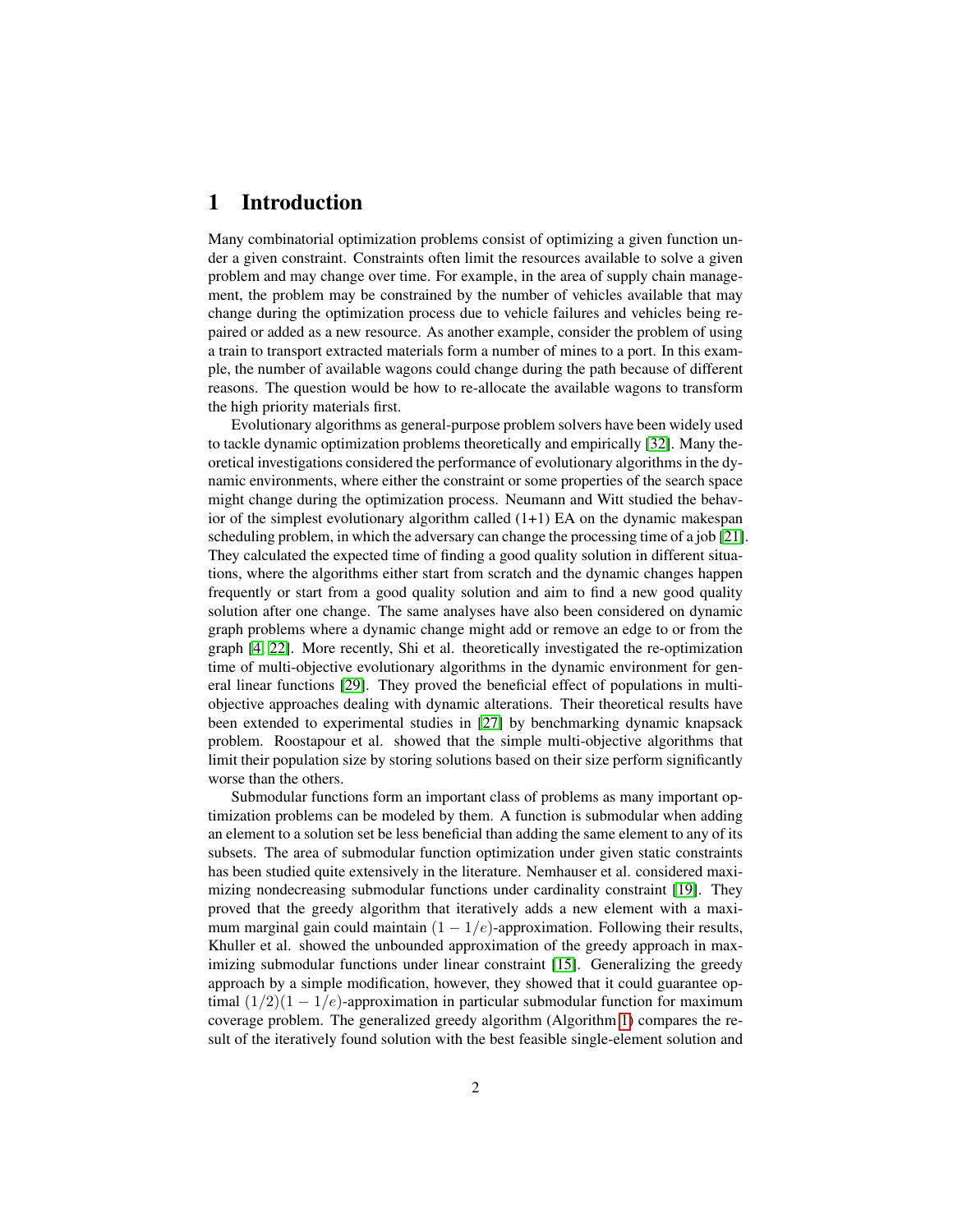returns the maximum. Krause and Guestrin extended  $(1/2)(1 - 1/e)$  approximation ratio to maximizing submodular functions under linear constraint [\[16\]](#page-26-1), which had been improved to  $(1 - 1/\sqrt{e})$  by Lin and Bilmes [\[18\]](#page-27-6).

In the case of monotone submodular functions, greedy algorithms are often able to achieve the best possible worst case approximation guarantee (unless P=NP). Motivated by many real-world applications, the performance of greedy algorithms in general cost functions have also been considered later. Iyer and Bilmes studied cases that the cost function is monotone and submodular [\[13\]](#page-26-2), while Zhang and Vorobeychik investigated problems with only monotone cost functions [\[33\]](#page-28-1) as a more general case.

Recently, Pareto optimization approaches have been investigated for a wide range of subset selection problems [\[11,](#page-26-3) [26,](#page-27-7) [25,](#page-27-8) [24,](#page-27-9) [23\]](#page-27-10). It has been shown in [\[24\]](#page-27-9) that an algorithm called POMC is able to achieve a  $\phi = (\alpha_f/2)(1 - \frac{1}{e^{\alpha_f}})$ -approximation where  $\alpha_f$  measures the closeness of the considered function f to submodularity. The approximation matches the worst-case performance ratio of the generalized greedy algorithm [\[33\]](#page-28-1).

In this paper, we study monotone functions with a dynamic constraint where the constraint bound  $B$  changes over time. Such constraint changes reflect real-world scenarios where resources vary during the process. We show that greedy algorithms have difficulties in adapting their current solutions after changes have happened. In particular, we show that there are simple dynamic versions of the classical knapsack problem where adding elements in a greedy fashion when the constraint bound increases over time can lead to an arbitrary bad performance ratio. For the case where constraint bounds decrease over time, we introduce a submodular graph covering problem and show that the considered adaptive generalized greedy algorithm may encounter an arbitrarily bad performance ratio on this problem.

Investigating POMC, we theoretically prove that this algorithm obtains for each constraint bound  $b \in [0, B]$ , a  $\phi = (\alpha_f/2)(1 - \frac{1}{e^{\alpha_f}})$ -approximation efficiently. Furthermore, when relaxing the bound B to  $B^* > B$ ,  $\phi$ -approximations for all values of  $b \in [0, B^*]$  are obtained efficiently. The theoretical results for the performance of adaptive greedy algorithm and POMC, in addition to an initial experimental investigation on the quality of solutions found by these algorithms have been published in the proceedings of the Thirty-Third AAAI Conference on Artificial Intelligence (AAAI 2019) [\[28\]](#page-27-0).

We now describe how this article extends its conference version. We significantly expand our experiments by considering two real-world problems under two different constraint types and thirty dynamic benchmarks for each of them. We create a baseline by performing our best algorithms for one million generations and statistically compare the results based on offline errors. Moreover, we compare the performance of our algorithms with two additional algorithmic approaches, namely EAMC [\[3\]](#page-25-1) and NSGA-II [\[7\]](#page-26-4). EAMC is the most recent in the literature that guarantees a polynomial expected time and NSGA-II is a well-known evolutionary multi-objective algorithm used in many applications.

In the first part of our extension, by benchmarking the generalized greedy algorithm, its adaptive version and POMC on the influence maximization problem in social networks over sequences of dynamic changes, we show that POMC obtains superior results to the generalized greedy and adaptive generalized greedy algorithms, specif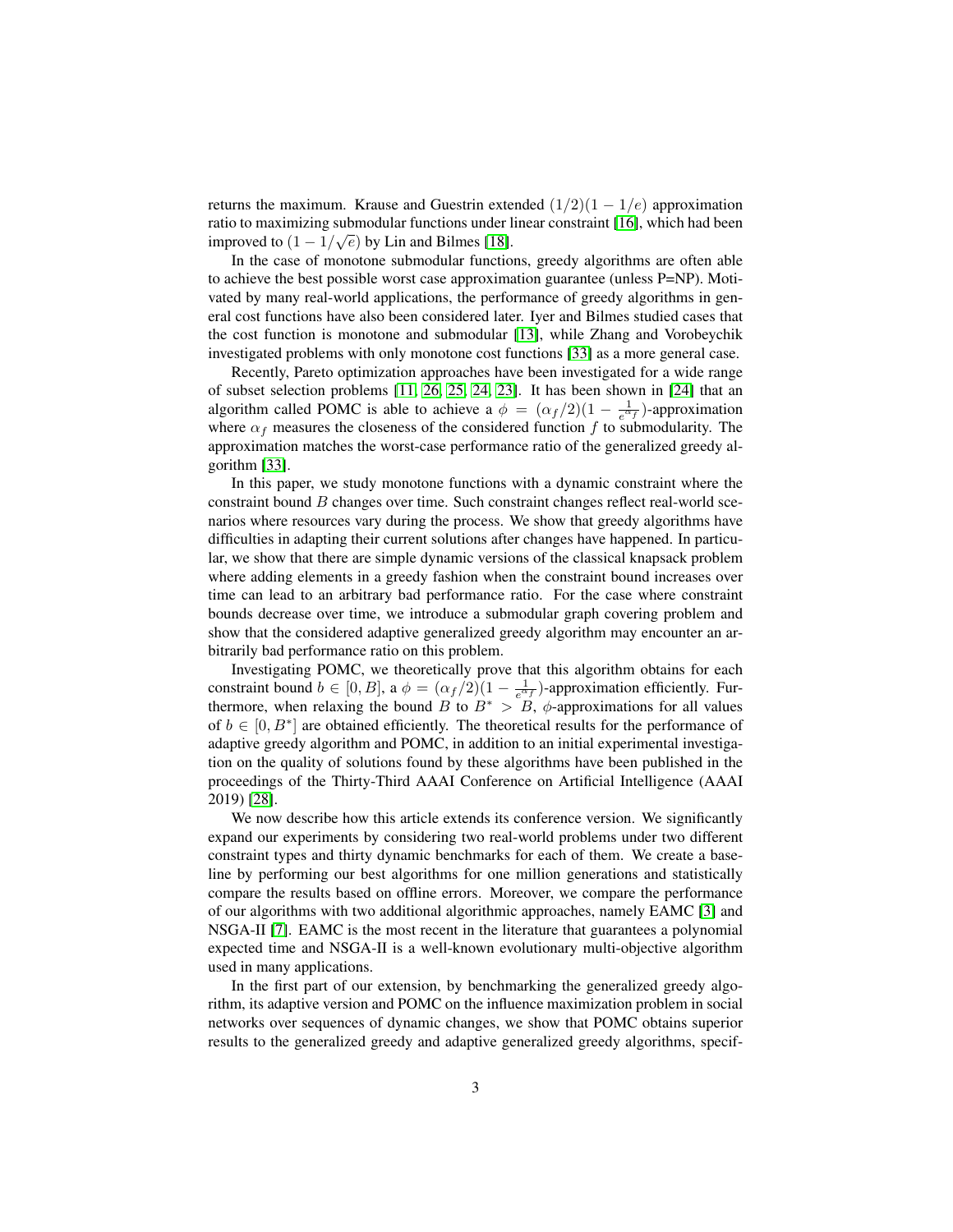ically when the cost function depends on the structure of the graph. We consider the experimental results in four intervals to examine whether the algorithms behave differently during the optimization process. Here, POMC shows an even more prominent advantage as more dynamic changes are carried out because it is able to improve the quality of its solutions and cater for changes that occur in the future.

To compare these algorithms with EAMC and NSGA-II as the second part of the extension, we study the maximum coverage problem using two graph benchmarks with different sizes and two cost functions. For the "random" cost, we assign a random value to each node of the graph as their cost value. For the other cost function, called "outdegree", the cost is calculated based on the outdegree of each node. Presenting some explanatory examples, we describe the major problems that hold EAMC back from tracking optimal solutions in dynamic environments. Our results also show that EAMC, which limits its population size to guarantee the polynomial expected time, is not capable of dealing with dynamic changes and performs worse than the other algorithms. We also consider NSGA-II with two population sizes NSGA-II20 population size of 20 and NSGA-II100 with population size of 100. This algorithm that is known to be a high performing evolutionary multi-objective algorithm, beats POMC when the constraint costs are random. However, NSGA-II20, because of its limited population size and also the effect of the crowding-distance factor in the selection procedure which forces the population to be distributed along the Pareto front, is inferior to POMC for the outdegree cost function. NSGA-II100, on the other hand, is more powerful when changes happen with medium or low frequencies. The effect of larger population size is seen in the experiments which shows NSGA-II20 tracks the optimal solution in high frequent dynamic environment better than NSGA-II100.

The paper is structured as follows. In the next section, we formulate the dynamic problems. In Section [3,](#page-5-1) we firstly introduce the algorithms that are studied theoretically and then show that the adaptive generalized greedy algorithm may encounter an arbitrary bad performance ratio even when starting with an optimal solution for the initial budget. In contrast, we show that POMC can maintain  $\phi$ -approximation efficiently. Section [4](#page-13-0) presents our experimental setting, the results, and the empirical analysis. We discuss our experimental investigations for influence maximization in social networks in Section [4.2.](#page-14-0) Then we extend our investigations by considering NSGA-II20, NSGA-II100, and EAMC facing the benchmarks for maximum coverage problem in Section [4.5,](#page-20-0) followed by experimental demonstration on how the population size of POMC algorithm changes during one dynamic benchmark. Finally, we finish with some concluding remarks.

## 2 Problem Formulation

In this paper we consider optimization problems in which the cost function and objective functions are monotone and quantified according to their closeness to submodularity.

Different definitions are given for submodularity [\[20\]](#page-27-11) and we use the following one in this paper. For a given set  $V = \{v_1, \dots, v_n\}$ , a function  $f: 2^V \to \mathbb{R}$  is submodular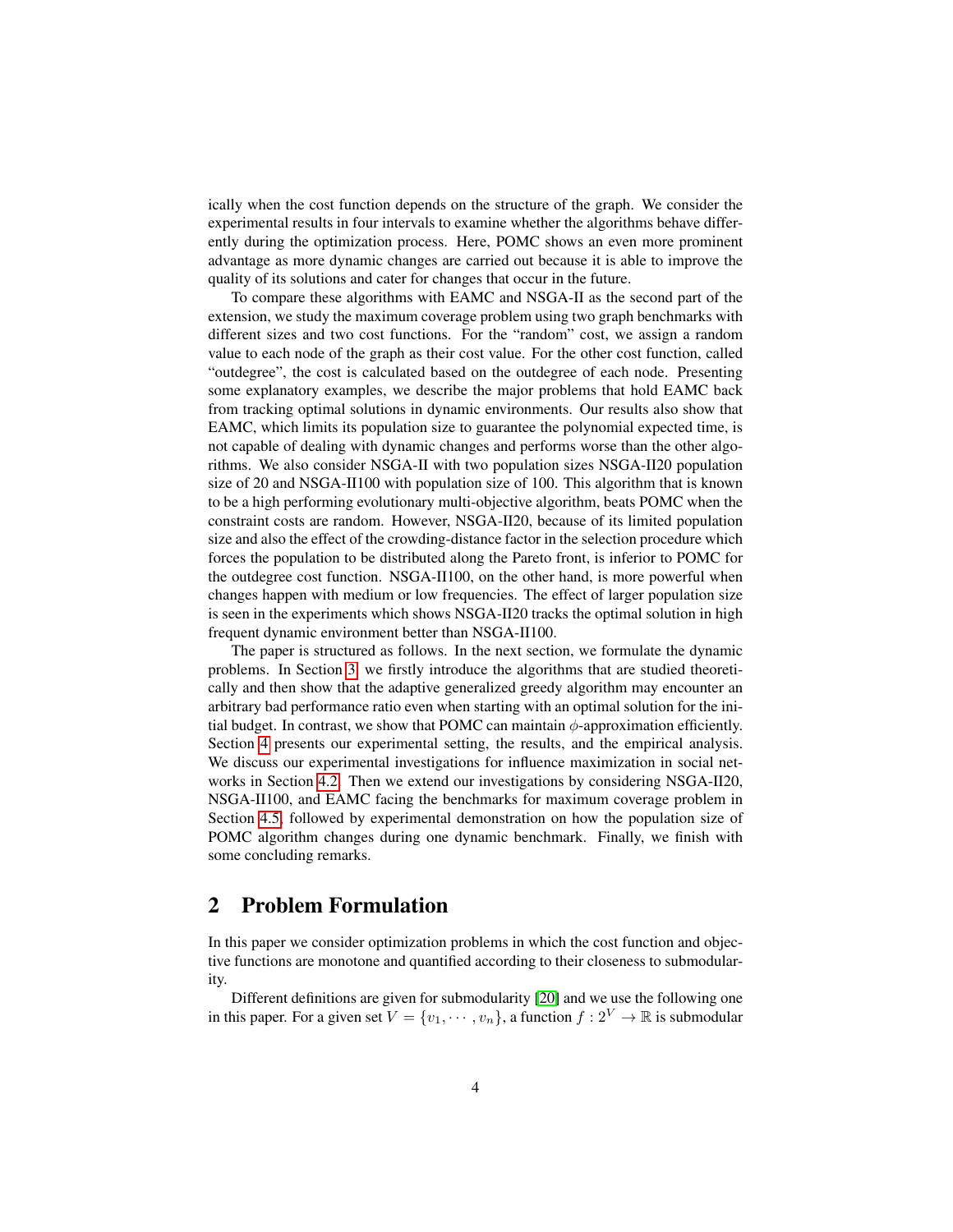if for any  $X \subseteq Y \subseteq V$  and  $v \notin Y$ 

$$
f(X \cup \{v\}) - f(X) \ge f(Y \cup \{v\}) - f(Y). \tag{1}
$$

In addition, we consider how much a function is close to being submodular, mea-sured by the submodularity ratio [\[33\]](#page-28-1). The function f is  $\alpha_f$ -submodular where

<span id="page-4-1"></span><span id="page-4-0"></span>
$$
\alpha_f = \min_{X \subseteq Y, v \notin Y} \frac{f(X \cup \{v\}) - f(X)}{f(Y \cup \{v\}) - f(Y)}.
$$
 (2)

This definition is equivalent to the Equation [1](#page-4-0) when  $\alpha_f = 1$ , i.e., we have submodularity in this case. Another notion which is used in our analysis is the curvature of function  $f$ . The curvature measures the deviation from linearity and reflects the effect of marginal contribution according to the function  $f$  [\[5,](#page-26-5) [30\]](#page-28-2). For a monotone submodular function  $f: 2^V \to \mathbb{R}^+,$ 

$$
\kappa_f = 1 - \min_{v \in V} \frac{f(V) - f(V \setminus \{v\})}{f(v)}
$$

is defined as the total curvature of f.

In many applications the function to be optimized,  $f$ , comes with a cost function  $c$ which is subject to a given cost constraint  $B$ . Often the cost function  $c$  cannot be evaluated precisely. Hence, function  $\hat{c}$  is used which is an  $\alpha_c$ -submodular  $\psi$ -approximation of cost  $c$  [\[33\]](#page-28-1). To be more precise, according to submodularity definition (Equation [2\)](#page-4-1),  $\hat{c}$  is chosen such that  $\alpha_c = \alpha_{\hat{c}}$  and  $c(X) \leq \hat{c}(X) \leq \psi c(X)$ , where  $n = |V|$ . Moreover, according to the submodularity of f, the aim is to find a good approximation instead of finding an optimal solution.

Consider the static version of an optimization problem defined in [\[24\]](#page-27-9).

<span id="page-4-2"></span>**Definition 1** (The Static Problem). *Given a monotone objective function*  $f : 2^V \rightarrow$  $\mathbb{R}^+$ , a monotone cost function  $c: 2^V \to \mathbb{R}^+$  and a budget B, the goal is to compute a *solution* X *such that*

$$
X = \underset{Y \subseteq V}{\text{arg}\max} f(Y) \text{ s.t. } c(Y) \leq B.
$$

Following the investigation of the static case in [\[24\]](#page-27-9), we are interested in a  $\phi$ -approximation where  $\phi = (\alpha_f/2)(1 - \frac{1}{e^{\alpha_f}})$  depends on the submodularity ratio.

Zhang and Vorobeychik considered the performance of the generalized greedy al-gorithm [\[33\]](#page-28-1), given in Algorithm [1,](#page-5-0) according to the approximated cost function  $\hat{c}$ . Starting from the empty set, the algorithm always adds the element with the largest objective to cost ratio that does not violate the given constraint bound B.

Let  $K_c = \max\{|X| : c(X) \leq B\}$ . The optimal solution  $\tilde{X}_B$  in these investigations is defined as  $\tilde{X}_B = \arg \max \{ f(X) \mid c(X) \le \alpha_c \frac{B(1+\alpha_c^2(K_c-1)(1-\kappa_c)))}{\sqrt{nK_c}} \}$  $\frac{\Lambda_c - 1(1 - \kappa_c))}{\psi K_c}$  where  $\alpha_c$  is the submodularity ratio of  $c$ . This formulation gives the value of an optimal solution for a slightly smaller budget constraint. The goal is to obtain a good approximation of  $f(X_B)$  in this case.

It has been shown in [\[33\]](#page-28-1) that the generalized greedy algorithm, which adds the item with the highest marginal contribution to the current solution in each step, achieves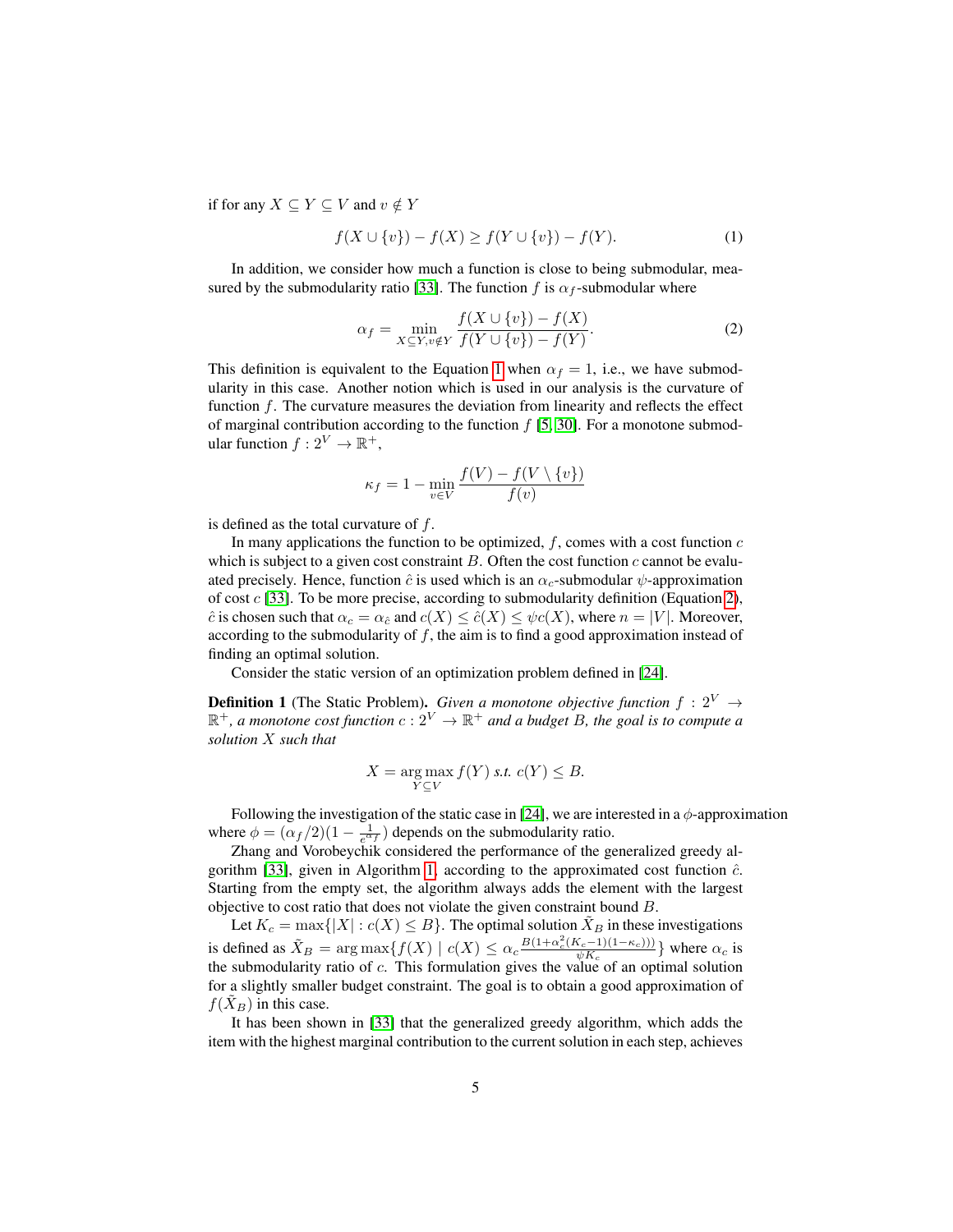Algorithm 1: Generalized Greedy Algorithm

input: Initial budget constraint B.  $1 \ X \leftarrow \emptyset;$  $2 V' \leftarrow V;$ 3 repeat 4  $v^* \leftarrow \arg \max_{v \in V'} \frac{f(X \cup \{v\}) - f(X)}{\hat{c}(X \cup \{v\}) - \hat{c}(X)}$  $\frac{\partial (X \cup \{v\}) - f(X)}{\partial (X \cup \{v\}) - \hat{c}(X)}$ 5 if  $\hat{c}(X \cup \{v^*\}) \leq B$  then 6  $\vert X \leftarrow X \cup \{v^*\};$  $7 \quad | \quad V' \leftarrow V' \setminus \{v^*\};$ 8 until  $V' \leftarrow \emptyset$ ; 9  $v^* \leftarrow \arg \max_{v \in V; \hat{c}(v) \leq B} f(v);$ 10 return  $\argmax_{S \in \{X, v^*\}} f(S)$ 

<span id="page-5-0"></span>a  $\left(\frac{1}{2}\right)\left(1-\frac{1}{e}\right)$ -approximate solution if f is monotone and submodular. [\[24\]](#page-27-9) extended these results to objective functions with  $\alpha_f$  submodularity ratio and proved that the generalized greedy algorithm obtains a  $\phi = (\alpha_f/2)(1 - \frac{1}{e^{\alpha_f}})$ -approximation. For the remainder of this paper, we assume  $\phi = (\alpha_f/2)(1 - \frac{1}{e^{\alpha_f}})$  and are interested in obtaining solutions that are  $\phi$ -approximation for the considered problems.

In this paper, we study the dynamic version of problem given in Definition [1.](#page-4-2)

<span id="page-5-2"></span>**Definition 2** (The Dynamic Problem). *Let X be a φ-approximation for the problem in Definition [1.](#page-4-2) The dynamic problem is given by a sequence of changes where in each change the current budget* B *changes to*  $B^* = B + d$ *,*  $d \in \mathbb{R}_{\geq -B}$ *. The goal is to compute a*  $\phi$ -*approximation*  $X'$  *for each newly given budget*  $B^*$ *.* 

The Dynamic Problem evolves over time by the changing budget constraint bounds. Note that every fixed constraint bound gives a static problem and any good approximation algorithm can be run from scratch for the newly given budget. However, the main focus of this paper are algorithms that can adapt to changes of the constraint bound.

### <span id="page-5-1"></span>3 Theoretical Analysis

POMC and GGA are proven to find a  $\phi$ -approximated solution on the static version of submodular subset selection problems. In this section, we analyze their performance in a dynamic environment. We first consider an extended version of GGA, which is an adaptive version to perform in the dynamic environment. Then we prove the power of POMC in computing  $\phi$ -approximation in static and dynamic versions.

#### <span id="page-5-3"></span>3.1 Algorithms

We consider dynamic problems according to Definition [2](#page-5-2) with  $\phi = (\alpha_f/2)(1 - \frac{1}{e^{\alpha_f}})$ and are interested in algorithms that adapt their solutions to the new constraint bound B<sup>∗</sup> and obtain a  $\phi$ -approximation for the new bound B<sup>∗</sup>. As the generalized greedy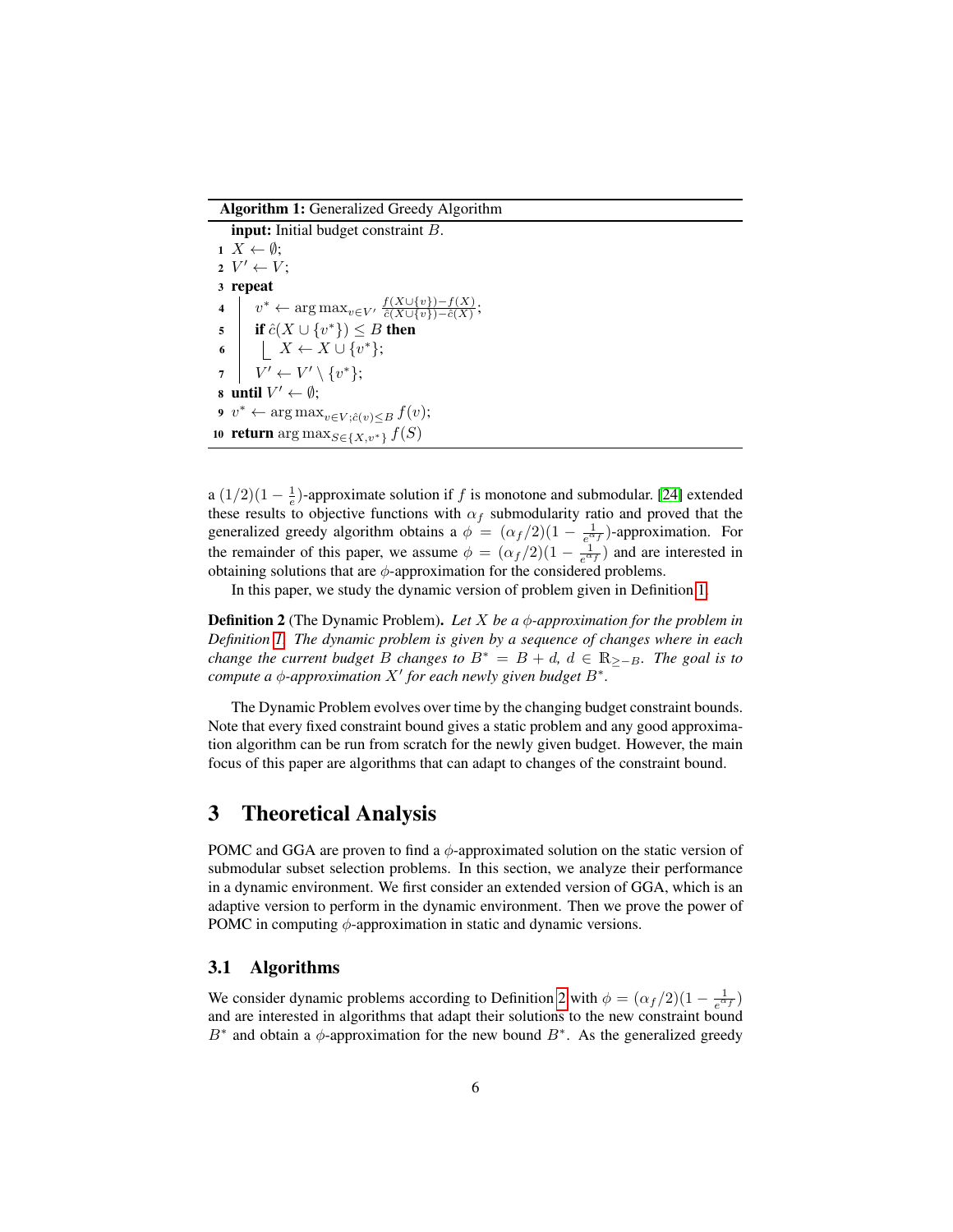Algorithm 2: Adaptive Generalized Greedy Algorithm

1 Let  $B^*$  be the new budget; 2 if  $B^* < B$  then 3 while  $\hat{c}(X) > B^*$  do 4  $\left| v^* \leftarrow \arg\min_{v \in X} \frac{f(X) - f(X \setminus \{v\})}{\hat{c}(X) - \hat{c}(X \setminus \{v\})}$  $\frac{f(X)-f(X\setminus\{v\})}{\hat{c}(X)-\hat{c}(X\setminus\{v\})};$  $\begin{array}{c|c} \text{5} & X \leftarrow X \setminus \{v^*\} \end{array}$ 6 else if  $B^* > B$  then 7  $\mid V' \leftarrow V \setminus X;$ 8 repeat 9  $\vert v^* \leftarrow \arg \max_{v \in V'} \frac{f(X \cup \{v\}) - f(X)}{\hat{c}(X \cup \{v\}) - \hat{c}(X)}$  $\frac{\partial (X \cup \{v\}) - f(X)}{\partial (X \cup \{v\}) - \hat{c}(X)}$ 10 **if**  $\hat{c}(X \cup \{v^*\}) \leq B^*$  then 11  $\vert X \leftarrow X \cup \{v^*\};$ 12  $| V' \leftarrow V' \setminus \{v^*\};$ 13 | until  $V' \leftarrow \emptyset$ ; 14  $v^* \leftarrow \arg \max_{v \in V; \hat{c}(v) \leq B^*} f(v)$ ; 15 return  $\argmax_{S \in \{X, v^*\}} f(S)$ 

<span id="page-6-0"></span>algorithm can be applied to any bound  $B$ , the first approach would be to run it for the newly given bound  $B^*$ . However, this might lead to totally different solutions and adaptation of already obtained solutions might be more beneficial. Furthermore, adaptive approaches that change the solution based on the constraint changes are of interest as they might be faster in obtaining such solutions and/or be able to learn good solutions for the different constraint bounds that occur over time.

Based on the generalized greedy algorithm, we introduce the adaptive generalized greedy algorithm (Algorithm [2\)](#page-6-0). This algorithm is modified from Algorithm [1](#page-5-0) in a way that enables it to deal with a dynamic change. Let  $X$  be the current solution of the algorithm. When a dynamic change decreases the budget constraint, the algorithm removes items from X according to their marginal contribution, until it achieves a feasible solution. When there is a dynamic increase, this algorithm behaves similarly to the generalized greedy algorithm.

Furthermore, we consider the Pareto optimization approach POMC (Algorithm [3\)](#page-7-0) which is also known as Global SEMO in the evolutionary computation literature [\[17,](#page-26-6) [10,](#page-26-7) [11\]](#page-26-3). POMC is a multi-objective optimization approach which is proven to perform better than the generalized greedy algorithm in case of local optima [\[24\]](#page-27-9). We reformulate the problem as a bi-objective problem in order to use POMC as follows:

$$
\arg \max_{X \in \{0,1\}^n} (f_1(X), f_2(X)),
$$

where:

$$
f_1(X) = \begin{cases} -\infty, & \hat{c}(X) > B + 1 \\ f(X), & \text{otherwise} \end{cases}, f_2(X) = -\hat{c}(X).
$$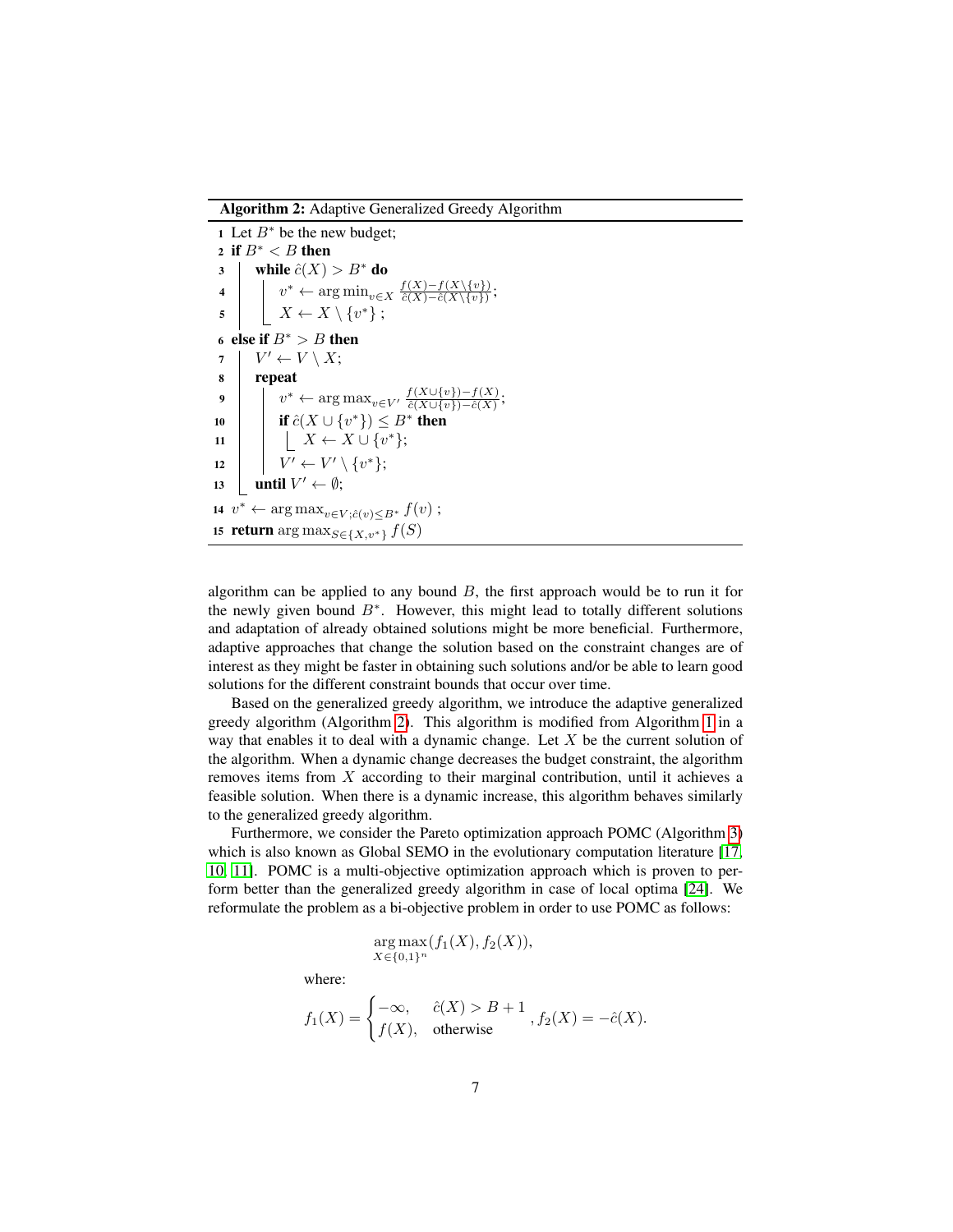Algorithm 3: POMC Algorithm

**input:** Initial budget constraint  $B$ , time  $T$  $X \leftarrow \{0\}^n$ ; 2 Compute  $(f_1(X), f_2(X))$ ;  $3 P \leftarrow \{x\};$ 4  $t \leftarrow 0$ ; 5 while  $t < T$  do 6 Select X from P uniformly at random; 7  $X' \leftarrow$  flip each bit of X with probability  $\frac{1}{n}$ ; 8 Compute  $(f_1(X'), f_2(X'))$ ; 9 **if**  $\sharp Z \in P$  *such that*  $Z \succ X'$  then 10  $\mid \quad | \quad P \leftarrow (P \setminus \{Z \in P \mid X' \succeq Z\}) \cup \{X'\};$  $11 \quad | \quad t = t + 1;$ 12 return arg max $_{X\in P:\hat{c}(X)\le B} f(x)$ 

<span id="page-7-0"></span>This algorithm optimizes the cost function and the objective function simultaneously. To achieve this, it uses the concept of dominance to compare two solutions. Solution  $X_1$  dominates  $X_2$ , denoted by  $X_1 \succeq X_2$ , if  $f_1(X_1) \geq f_1(X_2) \wedge f_2(X_1) \geq$  $f_2(X_2)$ . The dominance is strict,  $\succ$ , when at least one of the inequalities is strict. POMC produces a population of non-dominated solutions and optimizes them during the optimization process. In each iteration, it chooses a solution  $X$  randomly from the population and flips each bit of the solution with the probability of  $1/n$ . It adds the mutated solution  $X'$  to the population only if there is no solution in the population that strictly dominates  $X'$ . All the solutions which are dominated by  $X'$  will be deleted from the population afterward.

Note that we only compute the objective vector  $(f_1(X), f_2(X))$  when the solution  $X$  is created. This implies that the objective vector is not updated after changes to the constraint bound B. As a consequence, solutions whose constraint exceeds the value of  $B + 1$  for a newly given bound are kept in the population. However, newly produced individuals exceeding  $B + 1$  for the current bound  $B$  are not included in the population as they are dominated by the initial search point  $0<sup>n</sup>$ . We are using the value  $B + 1$  instead of B in the definition of  $f_1$  as this gives the algorithm some look ahead for larger constraint bounds. However, every value of at least B would work for our theoretical analyses. The only drawback would be a potentially larger population size which influences the value  $P_{\text{max}}$  in our runtime bounds.

#### <span id="page-7-1"></span>3.2 Adaptive Generalized Greedy Algorithm

In this section we analyze the performance of the adaptive generalized greedy algorithm. This algorithm is a modified version of the generalized greedy using the same principle in adding and deleting items. However, in this section we prove that the adaptive generalized greedy algorithm is not able to deal with the dynamic change, i.e., the approximation obtained can become arbitrarily bad during a sequence of dynamic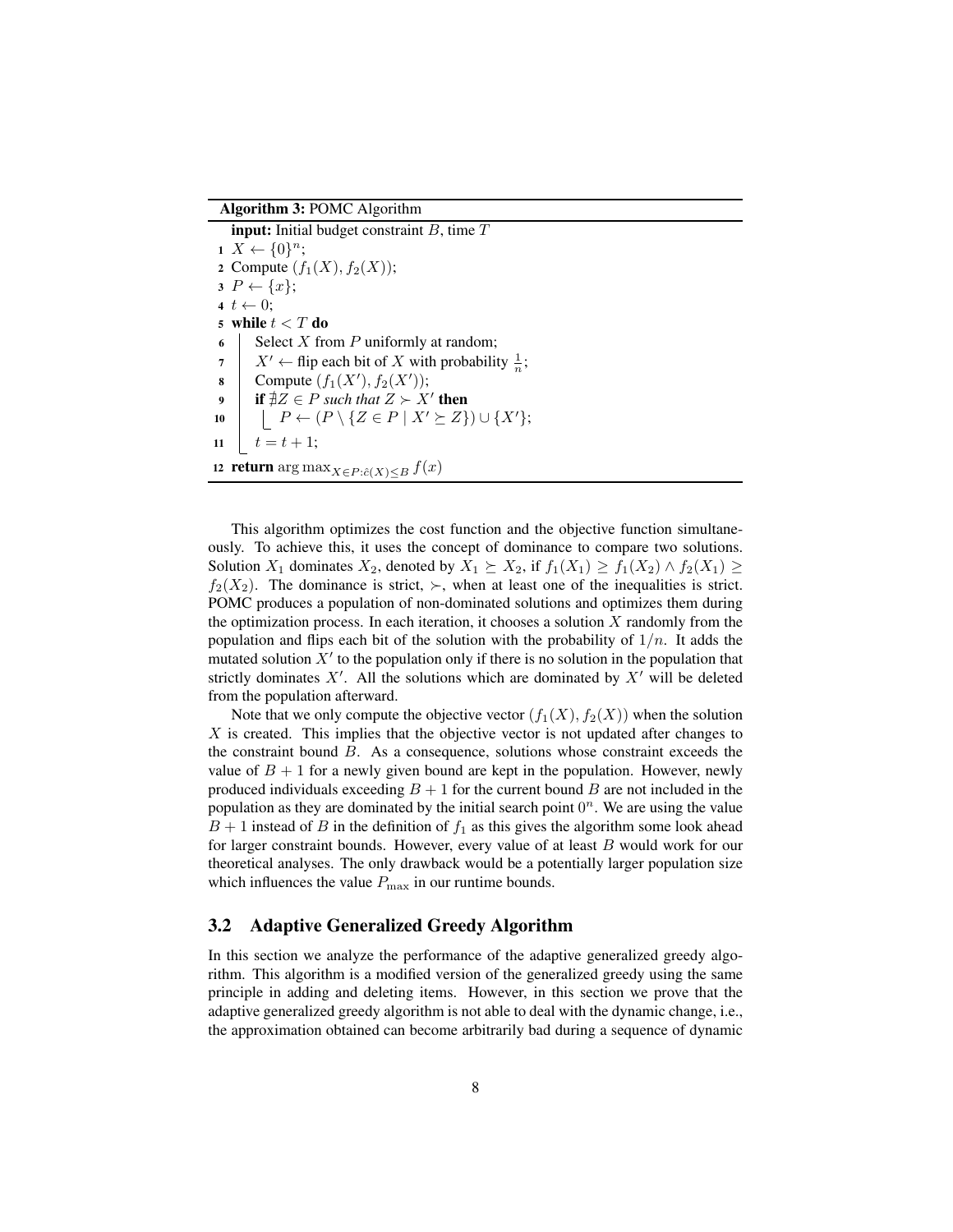<span id="page-8-0"></span>

Figure 1: Single subgraph  $G_i$  of  $G = (U, V, E)$ 

changes.

In order to show that the adaptive generalized greedy algorithm can not deal with dynamic increases of the constraint bound, we consider a special instance of the classical knapsack problem. Note that the knapsack problem is special submodular problem where both the objective and the cost function are linear.

Given  $n+1$  items  $e_i = (c_i, f_i)$  with cost  $c_i$  and value  $f_i$  independent of the choice of the other items, we assume there are items  $e_i = (1, \frac{1}{n}), 1 \le i \le n/2, e_i = (2, 1),$  $n/2 + 1 \le i \le n$ , and a special item  $e_{n+1} = (1, 3)$ . We have  $f_{inc}(X) = \sum_{e_i \in X} f_i$ and  $c_{inc}(X) = \sum_{e_i \in X} c_i$  as the linear objective and constraint function, respectively.

**Theorem 3.** *Given the dynamic knapsack problem*  $(f_{inc}, c_{inc})$ *, starting with*  $B = 1$ *and increasing the bound* n/2 *times by* 1*, the adaptive generalized greedy algorithm computes a solution that has approximation ratio*  $O(1/n)$ *.* 

*Proof.* For the constraint  $B = 1$  the optimal solution is  $\{e_{n+1}\}\$ . Now let there be  $n/2$ dynamic changes where each of them increases  $B$  by 1. In each change, the algorithm can only pick an item from  $\{e_1, \dots, e_{n/2}\}$ , otherwise it violates the budget constraint. After  $n/2$  changes, the budget constraint is  $1 + n/2$  and the result of the algorithm is  $S = \{e_{n+1}, e_1, \dots, e_n/2\}$  with  $f(S) = 3 + (n/2) \cdot (1/n) = 7/2$  and  $c(S) = 1 + n/2$ . However, an optimal solution for budget  $1+n/2$  is  $S^* = \{e_{n+1}, e_{n/2+1}, \ldots, e_{\frac{3n}{4}}\}$  with  $f(S^*) = 3 + \frac{n}{4}$ . Hence, the approximation ratio in this example is  $\frac{7}{2} \cdot \frac{7}{3} + \frac{n}{4} =$  $O(1/n)$ .  $\Box$ 

Now we consider the case where the constraint bound decreases over time and show that the adaptive generalized greedy algorithm may also encounter situations where the approximation ratio becomes arbitrarily bad over time.

We consider the following *Graph Coverage Problem*. Let  $G = (U, V, E)$  be a bipartite graph with bipartition U and V of vertices with  $|U| = n$  and  $|V| = m$ . The goal is to select a subset  $S \subseteq U$  with  $|S| \leq B$  such that the number of neighbors of S in V is maximized. Note that the objective function  $f(S)$  measuring the number of neighbors of  $S$  in  $V$  is monotone and submodular.

We consider the graph  $G = (U, V, E)$  which consists of k disjoint subgraphs

$$
G_i = (U_i = \{u_1^i, \cdots, u_l^i\}, V_i = \{v_1^i, \cdots, v_{2l-2}^i\}, E_i)
$$

(see Figure [1\)](#page-8-0). Node  $u_1^i$  is connected to nodes  $v_{2j-1}^i$ ,  $1 \le j \le l-1$ . Moreover, each vertex  $u_j^i$ ,  $2 \le j \le l$  is connected to two vertices  $v_{2j-3}^i$  and  $v_{2j-2}^i$ . We assume that  $k = \sqrt{n}$  and  $l = n/k = \sqrt{n}$ .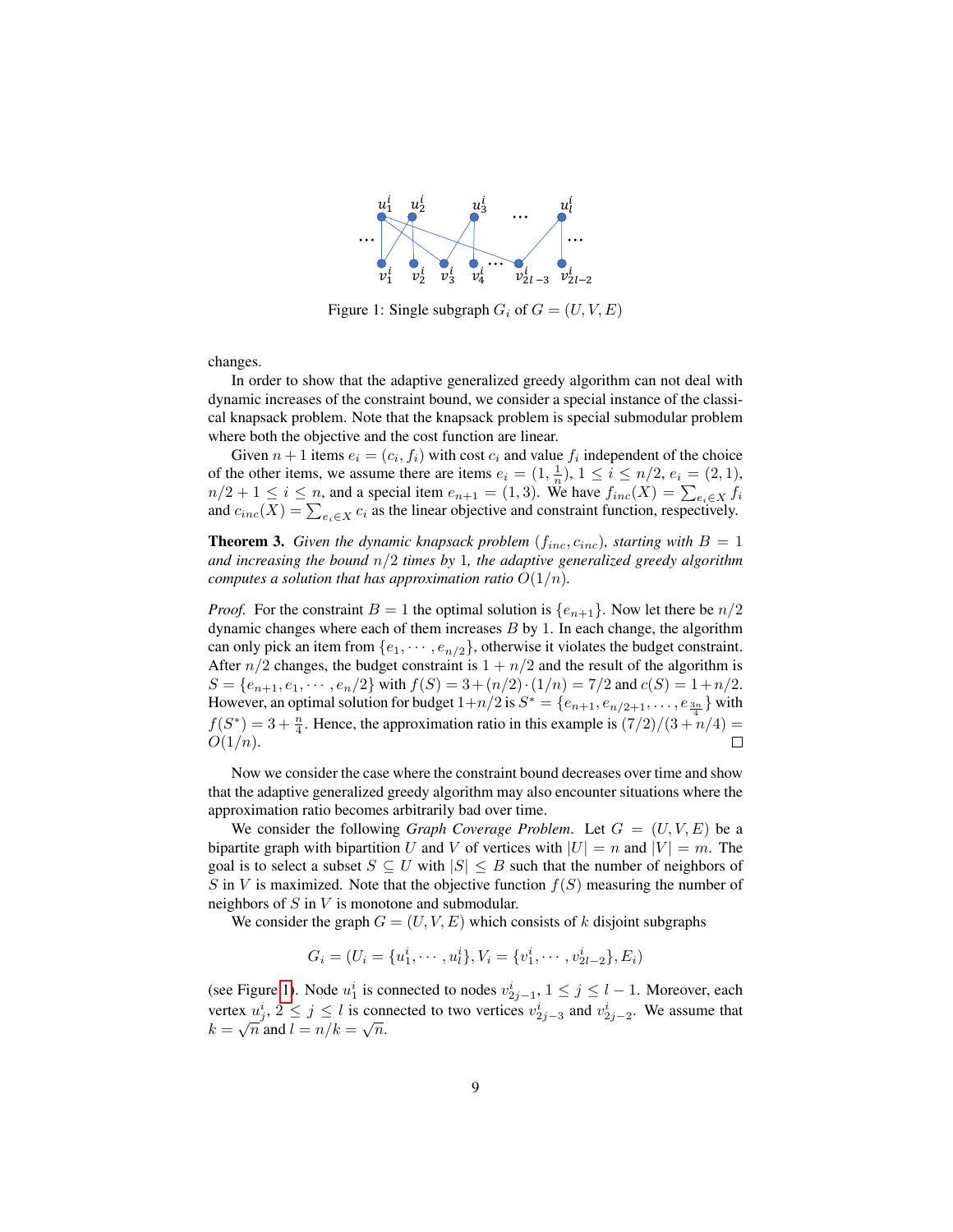**Theorem 4.** *Starting with the optimal set*  $S = U$  *and budget*  $B = n$ *, there is a specific sequence of dynamic budget reductions such that the solution obtained by the adaptive* generalized greedy algorithm has the approximation ratio  $O(1/\sqrt{n})$ .

*Proof.* Let the adaptive generalized greedy algorithm be initialized with  $X = U$  and  $B = n = kl$ . We assume that the budget decreases from n to k where each single decrease reduces the budget by 1. In the first  $k$  steps, to change the cost of solution from  $n$ to  $n - k$ , the algorithm removes the nodes  $u_1^i$ ,  $1 \le i \le k$ , as they have a marginal contribution of 0. Following these steps, all the remaining nodes have the same marginal contribution of 2. The solution  $X$  of size  $k$  obtained by the removal steps of the adaptive generalized greedy algorithm contains  $k$  vertices which are connected to  $2k$  nodes of V, thus  $f(X) = 2k = 2\sqrt{n}$ . Such a solution is returned by the algorithm for  $B = k$ or v, thus  $f(x) = 2k = 2\sqrt{n}$ . Such a solution is returned by the algorithm for  $D = k$ <br>as the most valuable single node has at most  $(l - 1) = (\sqrt{n} - 1)$  neighbors in V. For B = k, the optimal solution  $X^* = \{u_1^i \mid 1 \le i \le k\}$  has  $f(X^*) = k(l-1) = n - \sqrt{n}$ . Therefore, the approximation ratio achieved by the adaptive generalized greedy algo-<br>∴ rithm is upper bounded by  $\left(\frac{2\sqrt{n}}{n}\right)/(n-\sqrt{n}) = O(1/\sqrt{n}).$  $\Box$ 

#### 3.3 Pareto Optimization

In this section we analyze the behavior of POMC facing a dynamic change. According to Lemma 3 in [\[24\]](#page-27-9), for any  $X \subseteq V$  and  $v^* = \arg \max_{v \notin X} \frac{f(X \cup \{v\}) - f(X)}{\partial(X \cup \{v\}) - \partial(X)}$  we have

$$
f(X \cup \{v^*\}) - f(X) \ge \alpha_f \frac{\hat{c}(X \cup \{v^*\}) - \hat{c}(X)}{B} \cdot (f(\tilde{X}) - f(X)).
$$

We denote by  $\delta_{\hat{c}} = \min\{\hat{c}(X \cup \{v\}) - \hat{c}(X) \mid X \subseteq V, v \notin X\}$  the smallest contribution of an element to the cost of a solution for the given problem. Moreover, let  $P_{\text{max}}$  be the maximum size of POMC's population during the optimization process.

The following theorem considers the static case and shows that POMC computes a  $\phi$ -approximation efficiently for every budget  $b \in [0, B]$ .

<span id="page-9-0"></span>**Theorem 5.** *Starting from*  $\{0\}^n$ *, POMC computes, for any budget*  $b \in [0, B]$ *, a*  $\phi =$  $(\alpha_f/2)(1-1/e^{\alpha_f})$ -approximate solution after  $T = cnP_{\text{max}} \cdot \frac{B}{\delta_c}$  iterations with the *constant probability, where*  $c \geq 8e + 1$  *is a sufficiently large arbitrary constant.* 

*Proof.* We first consider the number of iterations to find a  $(\alpha_f/2) (1 - (1 - \frac{\alpha_f}{k})^k)$ approximate solution for a budget  $b \in [0, B]$  and some k. We consider the largest value of i for which there is a solution X in the population where  $\hat{c}(X) \leq i < b$  and

$$
f(X) \ge \left(1 - \left(1 - \alpha_f \frac{i}{bk}\right)^k\right) \cdot f(\tilde{X}_b)
$$

holds for some k. Initially, it is true for  $i = 0$  with  $X = \{0\}^n$ . We now show that adding  $v^*$  to the current solution has the desired contribution to achieve a  $\phi$ -approximate solution. Let  $X \subseteq V$  and  $v^* = \arg \max_{v \notin X} \frac{f(X \cup \{v\}) - f(X)}{\hat{c}(X \cup \{v\}) - \hat{c}(X)}$  $\frac{f(X \cup \{v\}) - f(X)}{\hat{c}(X \cup \{v\}) - \hat{c}(X)}.$ 

Assume that

$$
f(X) \ge \left(1 - \left(1 - \alpha_f \frac{i}{bk}\right)^k\right) \cdot f(\tilde{X}_b)
$$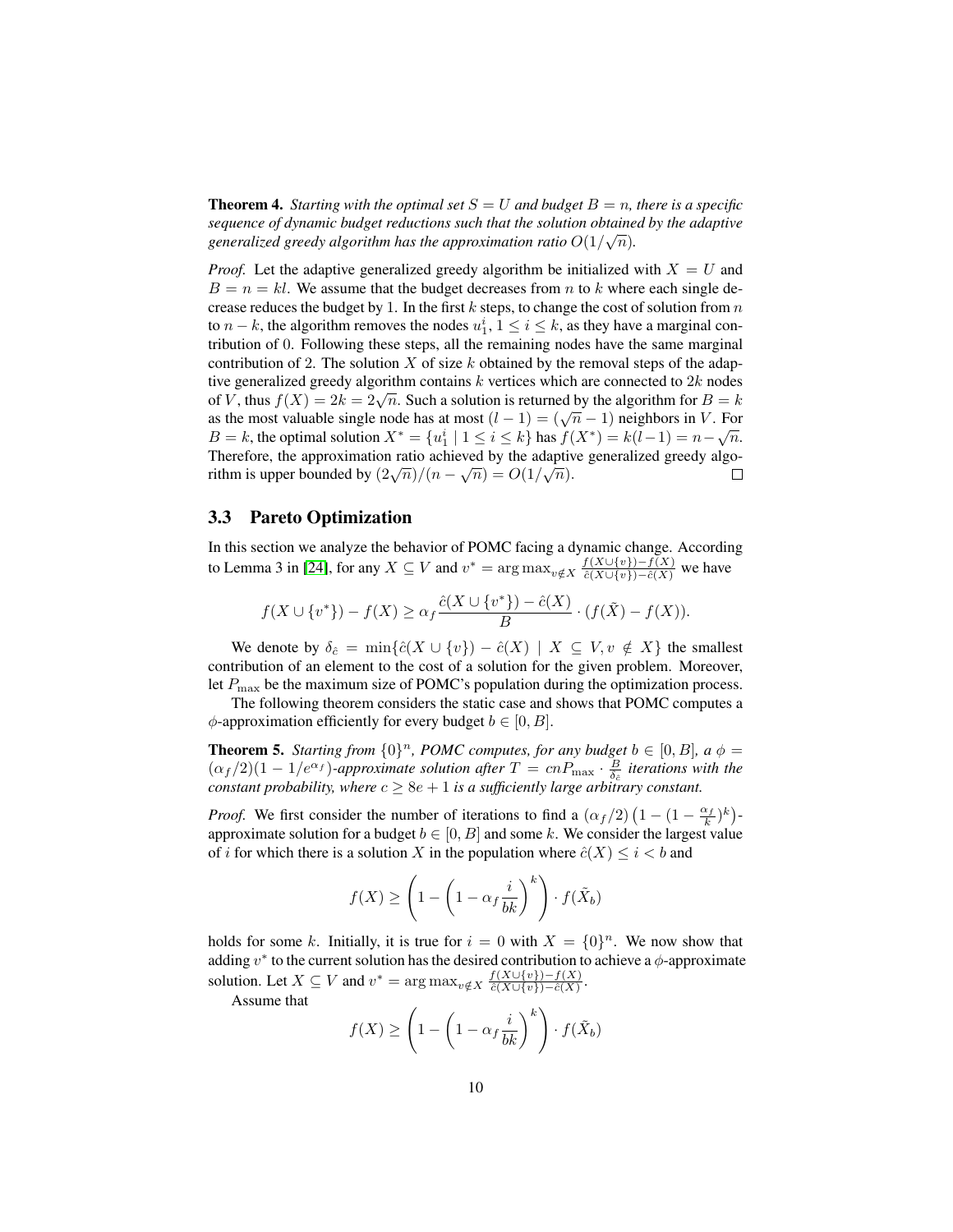holds for some  $\hat{c}(X) \leq i < b$  and k. Then adding  $v^*$  leads to

$$
f(X \cup \{v^*\}) \ge
$$
  

$$
\left(1 - \left(1 - \alpha_f \frac{i + \hat{c}(X \cup \{v^*\}) - \hat{c}(X)}{b(k+1)}\right)^{k+1}\right) \cdot f(\tilde{X}_b).
$$

This process only depends on the quality of  $X$  and is independent of its structure. Starting from  $\{0\}^n$ , if the algorithm carries out such steps at least  $b/\delta_{\hat{c}}$  times, it reaches a solution  $X$  such that

$$
f(X \cup \{v^*\}) \ge \left(1 - \left(1 - \alpha_f \frac{b}{bk^*}\right)^{k^*}\right) \cdot f(\tilde{X}_b)
$$

$$
\ge \left(1 - \frac{1}{e^{\alpha_f}}\right) \cdot f(\tilde{X}_b).
$$

Considering item  $z = \arg \max_{v \in V : \hat{c}(v) < b} f(v)$ , by submodularity and  $\alpha_f \in [0, 1]$  we have  $f(X \cup \{v^*\}) \le (f(X) + \overline{f(z)}) / \overline{\alpha_f}$ .

This implies that

$$
\max\{f(X), f(z)\} \ge (\alpha_f/2) \cdot (1 - \frac{1}{e^{\alpha_f}}) \cdot f(\tilde{X}_b).
$$

We consider  $T = cnP_{\text{max}}B/\delta_{\hat{c}}$  iterations of the algorithm and analyze the success probability within  $T$  steps. To have a successful mutation step where  $v^*$  is added to the currently best approximate solution, the algorithm has to choose the right individual in the population, which happens with probability at least  $1/P_{\text{max}}$ . Furthermore, the single bit corresponding to  $v^*$  has to be flipped which has the probability at least  $1/(en)$ . We call such a step a success. Let random variable  $Y_j = 1$  when there is a success in iteration j of the algorithm and  $Y_j = 0$ , otherwise. Thus, we have

$$
\Pr(Y_j = 1) \ge \frac{1}{en} \cdot \frac{1}{P_{\text{max}}}
$$

as long as a  $\phi$ -approximation for bound b has not been obtained.

Furthermore, let  $Y_i^*$ ,  $1 \le i \le T$ , be mutually independent random binary variables with  $Pr[Y_i^* = 1] = \frac{1}{enP_{\text{max}}}$  and  $Pr[Y_i^* = 0] = 1 - \frac{1}{enP_{\text{max}}}$ . For the expected value of the random variable  $Y^* = \sum_{j=1}^T Y_j^*$  we have

<span id="page-10-0"></span>
$$
E[Y^*] = \frac{T}{enP_{\text{max}}} = \frac{cB}{e\delta_{\hat{c}}} \ge \frac{cb}{e\delta_{\hat{c}}}.
$$

We use Lemma 1 in [\[8\]](#page-26-8) for moderately correlated variables which allows the use of the following Chernoff bound

$$
\Pr(Y < (1 - \delta)E[Y^*]) \le \Pr(Y^* < (1 - \delta)E[Y^*]) \\
\le e^{-E[Y^*]\delta^2/2}.\n \tag{3}
$$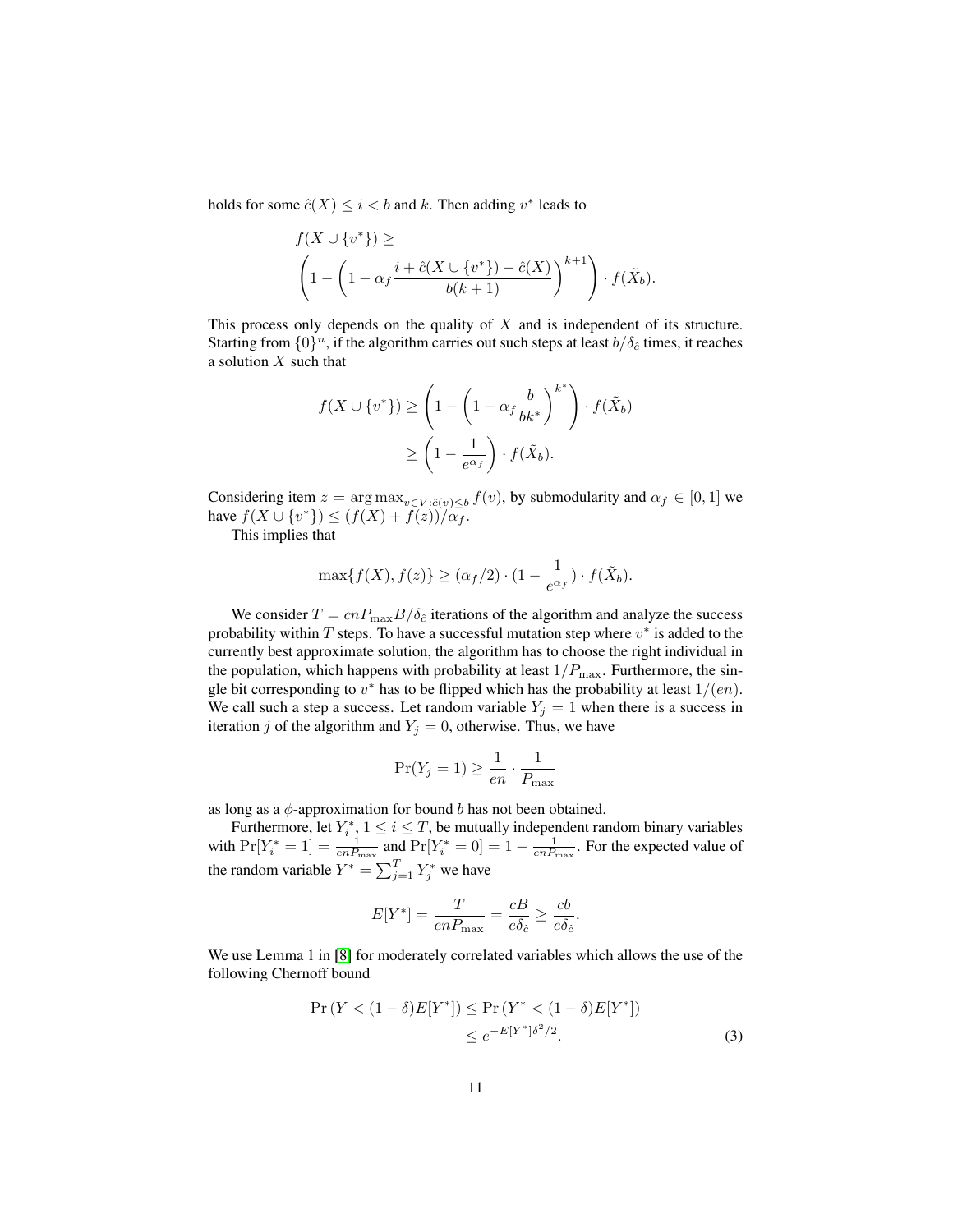Using Equation [3](#page-10-0) with  $\delta = (1 - \frac{e}{c})$ , we bound the probability of not finding a  $\phi$ -approximation of  $\tilde{X}_b$  in time  $T = cnP_{\text{max}}B/\delta_{\hat{c}}$  by

$$
\Pr(Y \le \frac{b}{\delta_{\hat{c}}}) \le e^{-\frac{(c-e)^2B}{2ce\delta_{\hat{c}}}} \le e^{-\frac{(c/2)^2B}{2ce\delta_{\hat{c}}}}
$$

$$
\le e^{-\frac{cB}{8e\delta_{\hat{c}}}} \le e^{-\frac{B}{\delta_{\hat{c}}}}.
$$

Using the union bound and taking into account that there are at most  $B/\delta_{\hat{c}}$  different values for b to consider, the probability that there is a  $b \in [0, B]$  for which no  $\phi$ -approximation has been obtained is upper bounded by  $\frac{B}{\delta_{\hat{e}}} \cdot e^{-\frac{B}{\delta_{\hat{e}}}}$ .

This implies that POMC finds a  $(\alpha_f/2)(1-\frac{1}{e^{\alpha_f}})$ -approximate solution with probability at least  $1 - \frac{B}{\delta_{\hat{c}}} \cdot e^{-\frac{B}{\delta_{\hat{c}}}}$  for each  $b \in [0, B]$ .  $\Box$ 

Note that if we have  $B/\delta_{\hat{c}} \geq \log n$  then the probability of achieving a  $\phi$ -approximation for every  $b \in [0, B]$  is  $1-o(1)$ . In order to achieve a probability of  $1-o(1)$  for any possible change, we can run the algorithm for  $T' = cnP_{\text{max}} \cdot \max\{\frac{B}{\delta_c}, \log n\}, c \ge 8e + 1$ , iterations.

Now we consider the performance of POMC in the dynamic version of the problem. In this version, it is assumed that POMC has achieved a population which includes a  $\phi$ -approximation for all budgets  $b \in [0, B]$ . Reducing the budget from B to  $B^*$ implies that a  $\phi$ -approximation for the newly given budget  $B^*$  is already contained in the population.

Consideration must be given to the case where the budget increases. Assume that the budget changes from B to  $B^* = B + d$  where  $d > 0$ . We analyze the time until POMC has updated its population such that it contains for any  $b \in [0, B^*]$  a  $\phi$ -approximate solution.

We define

$$
I_{\max}(b, b') = \max\{i \in [0, b] \mid \exists X \in P, \hat{c}(X) \le i
$$

$$
\wedge f(X) \ge \left(1 - \left(1 - \alpha_f \frac{i}{bk}\right)^k\right) \cdot f(\tilde{X}_b)
$$

$$
\wedge f(X) \ge \left(1 - \left(1 - \alpha_f \frac{i}{b'k'}\right)^{k'}\right) \cdot f(\tilde{X}_{b'})\}
$$

for some k and k'. The notion of  $I_{\text{max}}(b, b')$  enables us to correlate progress in terms of obtaining a  $\phi$ -approximation for budgets b and b'. When increasing the budget from B to  $B^*$ , it allows us to define the solution in the current population P to which we can add an element in order to obtain good approximations for the budgets  $b' \in (B, B^*]$ .

**Theorem 6.** Let POMC have a population P such that, for every budget  $b \in [0, B]$ , *there is a*  $\phi$ *-approximation in P. After changing the budget to*  $B^* > B$ *, POMC has computed a*  $\phi$ *-approximation with probability*  $\Omega(1)$  *within*  $T = cnP_{\text{max}}\frac{d}{\delta_{\hat{c}}}$  *steps for every*  $b \in [0, B^*]$ , where  $c \ge 8e + 1$  *is a sufficiently large arbitrary constant.*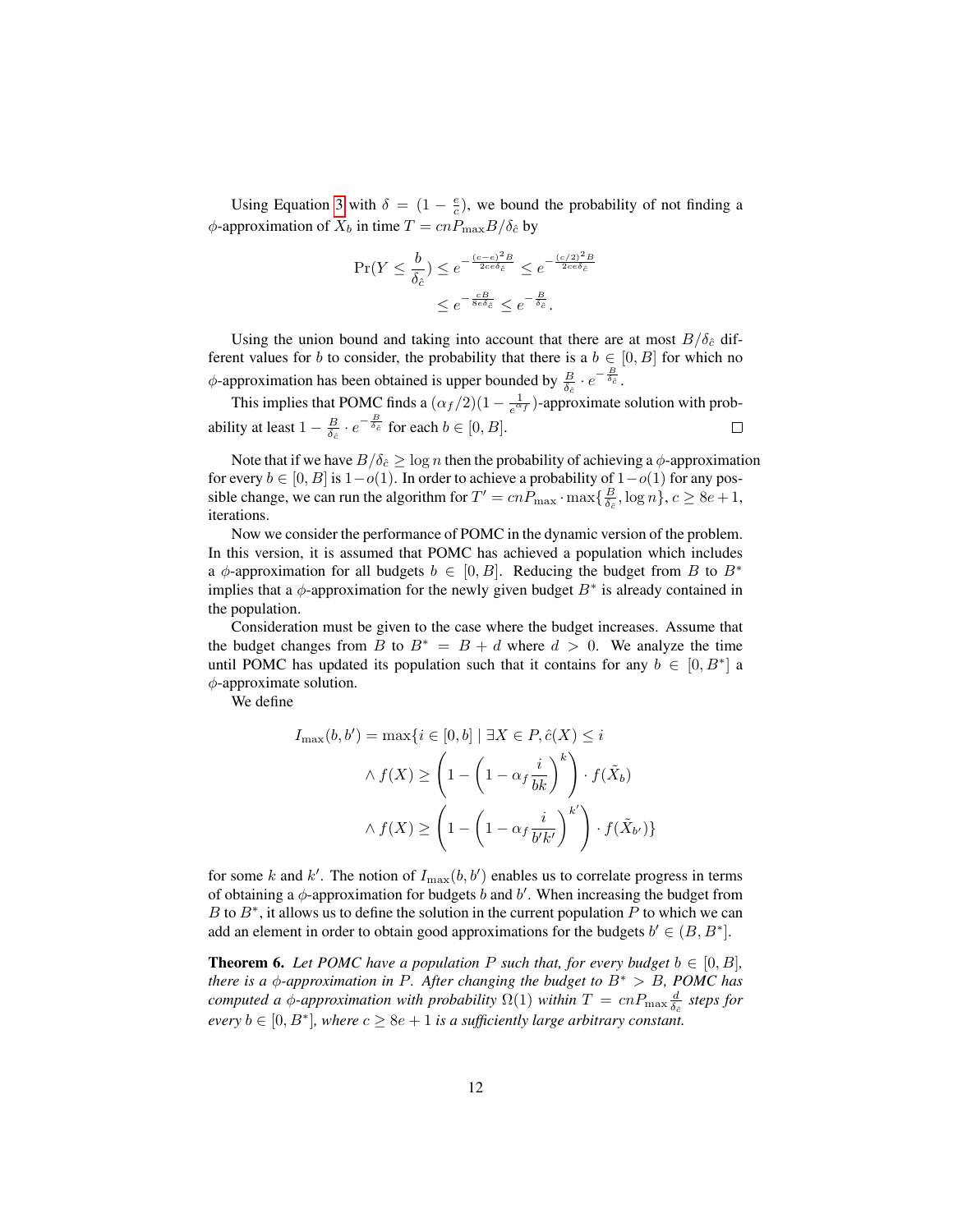*Proof.* Let P denote the current population of POMC in which, for any budget  $b \leq B$ , there is a  $(1 - (1 - \frac{\alpha_f}{k})^k)$ -approximate solution for some k. Such approximations are not lost during the run of the algorithm and we need to show that approximations for budgets  $b' \in (B, B^*]$  are also added to the population. We consider an arbitrary budget  $b' \in (B, B^*]$  and analyze the time to obtain  $\phi$ -approximation for b'. Let X be the solution corresponding to  $I_{\text{max}}(B, b')$ , where  $b' \in (B, B^*]$ . Moreover, assume that  $v^* = \arg \max_{v \notin X} \frac{f(X \cup \{v\}) - f(X)}{\partial(X \cup \{v\}) - \partial(X)}$  $\frac{\partial f(X \cup \{v\}) - f(X)}{\partial (X \cup \{v\}) - \hat{c}(X)}$  denotes the item with the highest marginal contribution which could be added to X and  $X' = X \cup \{v^*\}$ . According to Lemma 3 and Theorem 2 in [\[24\]](#page-27-9) and the definition of  $I_{\text{max}}(B, b')$ , we have

$$
f(X') \ge \left(1 - \left(1 - \alpha_f \frac{I_{\max} + \hat{c}(X') - \hat{c}(X)}{Bk}\right)^k\right) \cdot f(\tilde{X}_B)
$$

and

$$
f(X') \ge \left(1 - \left(1 - \alpha_f \frac{I_{\max} + \hat{c}(X') - \hat{c}(X)}{b'k'}\right)^{k'}\right) \cdot f(\tilde{X}_{b'}).
$$

This implies that adding  $v^*$  to X violates the budget constraint B, otherwise we would have a greater value for  $I_{\text{max}}$ .

If  $I_{\text{max}} + \hat{c}(X') - \hat{c}(X) \geq b'$ , then, similar to the proof of Theorem [5,](#page-9-0) we have

$$
\max\{f(X), f(z)\} \ge (\alpha_f/2) \cdot \left(1 - \frac{1}{e^{\alpha_f}}\right) \cdot f(\tilde{X}_{b'}).
$$

Otherwise, we have

$$
f(X') \ge \left(1 - \left(1 - \alpha_f \frac{B}{b'k'}\right)^{k'}\right) \cdot f(\tilde{X}_{b'}).
$$

From this point, the argument in the proof of Theorem [5](#page-9-0) holds and POMC obtains  $b'$ , a  $\phi$ -approximation after at most  $\frac{d}{\delta \varepsilon}$  successes. Using the Chernoff bound and the union bound as done in Theorem 5, the population contains after at most  $T = cnP_{\text{max}}d/\delta_{\hat{c}}$ iterations for each  $b' \in (B, B^*]$  also a  $\phi = (\alpha_f/2)(1 - \frac{1}{e^{\alpha_f}})$ -approximation with probability at least  $1 - \frac{d}{\delta_{\hat{e}}} \cdot e^{-\frac{d}{\delta_{\hat{e}}}}$ .  $\Box$ 

Note that if the dynamic change is sufficiently large such that  $\frac{d}{\delta \epsilon} \geq \log n$ , then the probability of having obtained a  $\phi$ -approximation, for every budget  $b \in [0, B^*]$ , increases to  $1 - o(1)$ . A success probability of  $1 - o(1)$  can be obtained for this magnitude of changes by giving the algorithm time  $T' = cnP_{\text{max}} \max\{\frac{d}{\delta_{\hat{c}}}, \log n\},\$ where  $c \ge 8e + 1$ .

A special class of known submodular problems is the maximization of a function with a cardinality constraint. In this case, the constraint value can take on at most  $n+1$ different values and we have  $P_{\text{max}} \leq n + 1$ . Furthermore, we have  $\delta = 1$  which leads to the following two corollaries.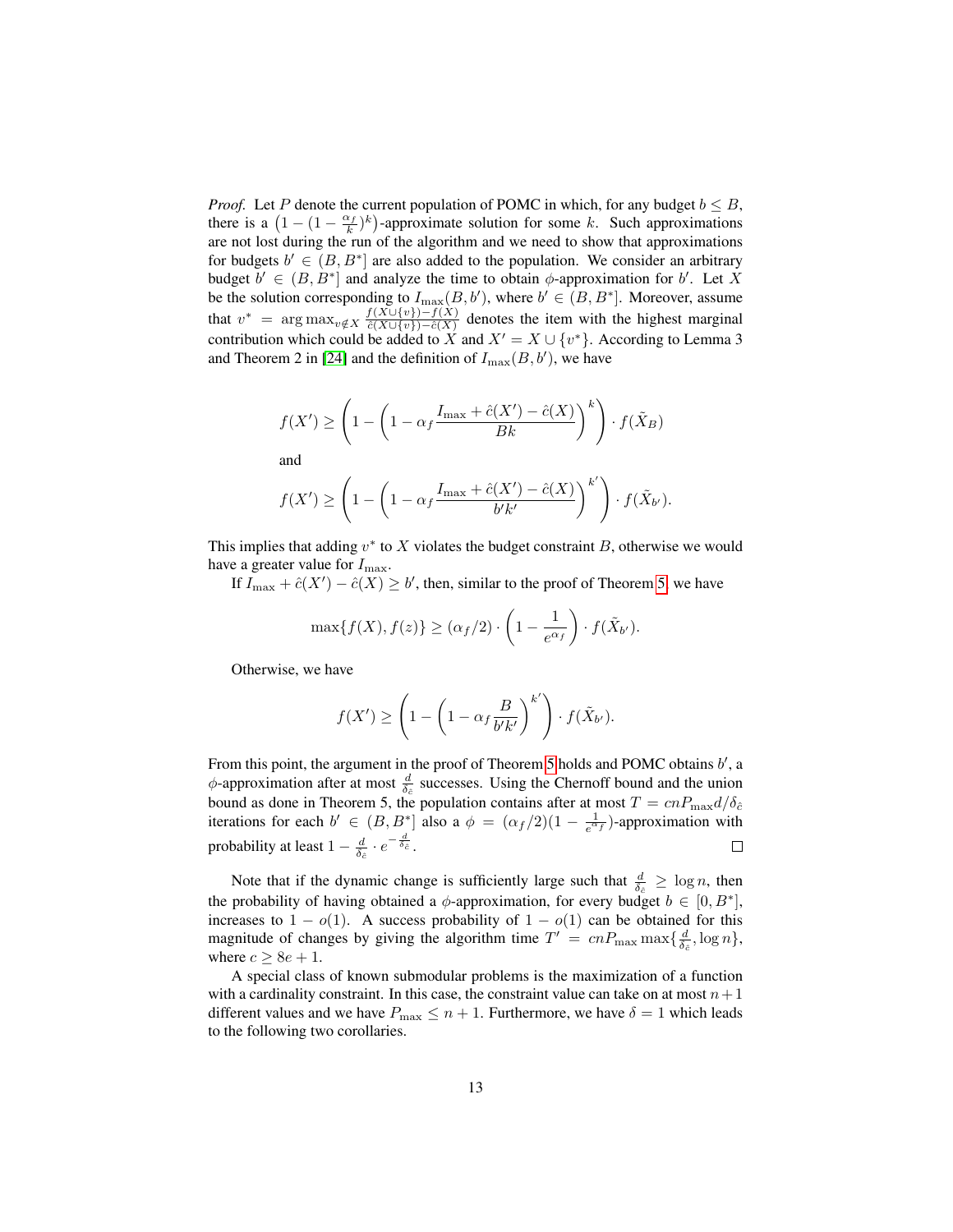<span id="page-13-1"></span>

Figure 2: Budget over time for dynamic problems

Corollary 7. *Consider the static problem with a cardinality constraint and constraint bound* B. POMC computes, for every budget  $b \in [0, B]$ , a  $\phi$ -approximation within  $T = cn^2 \cdot \max\{B, \log n\}, c \ge 8e + 1$ , *iterations with probability*  $1 - o(1)$ .

Corollary 8. *Consider the dynamic problem with a cardinality constraint and constraint bound B. Assume that* P *contains a*  $\phi$ *-approximation for every*  $b \in [0, B]$ *. Then after increasing the budget to*  $B^*$ , *POMC computes, for every budget*  $b \in [0, B^*]$ , *a*  $\phi$ -*approximation in time*  $T = cn^2 \max\{d, \log n\}$ ,  $c > 8e + 1$  *and*  $d = |B^* - B|$ , *with probability*  $1 - o(1)$ *.* 

### <span id="page-13-0"></span>4 Experimental Investigations

In this section, we experimentally compare the performance of our algorithms on dynamic variants of problems, where the constraint bound changes over time. We first analyze the practical performance of three algorithms that have been investigated theoretically in the previous section, the generalized greedy algorithm (GGA), the adaptive generalized greedy algorithm (AdGGA) and POMC, on the dynamic submodular influence maximization problem [\[33,](#page-28-1) [24\]](#page-27-9). In addition to the plain POMC described in Algorithm [3,](#page-7-0) we also consider another version in which the algorithm has a warm-up phase. Starting from a zero solution, POMC<sup>wp</sup> performs ten thousand generations before the first change happens, which gives it more time to build a population that is prepared for the following changes.

Afterward, we include two more algorithms. EAMC, introduced in [\[3\]](#page-25-1), is a newer algorithm that theoretically guarantees  $\phi$ -approximation in polynomial expected time  $2en<sup>2</sup>(n+1)$ . The other algorithm is a version of NSGA-II that benefits from a specific elitism to keep track of the best-found solution in a dynamic environment. We compare these two algorithms with POMCwp, GGA and AdGGA on the dynamic submodular maximum coverage problem. The following section describes our experimental setting.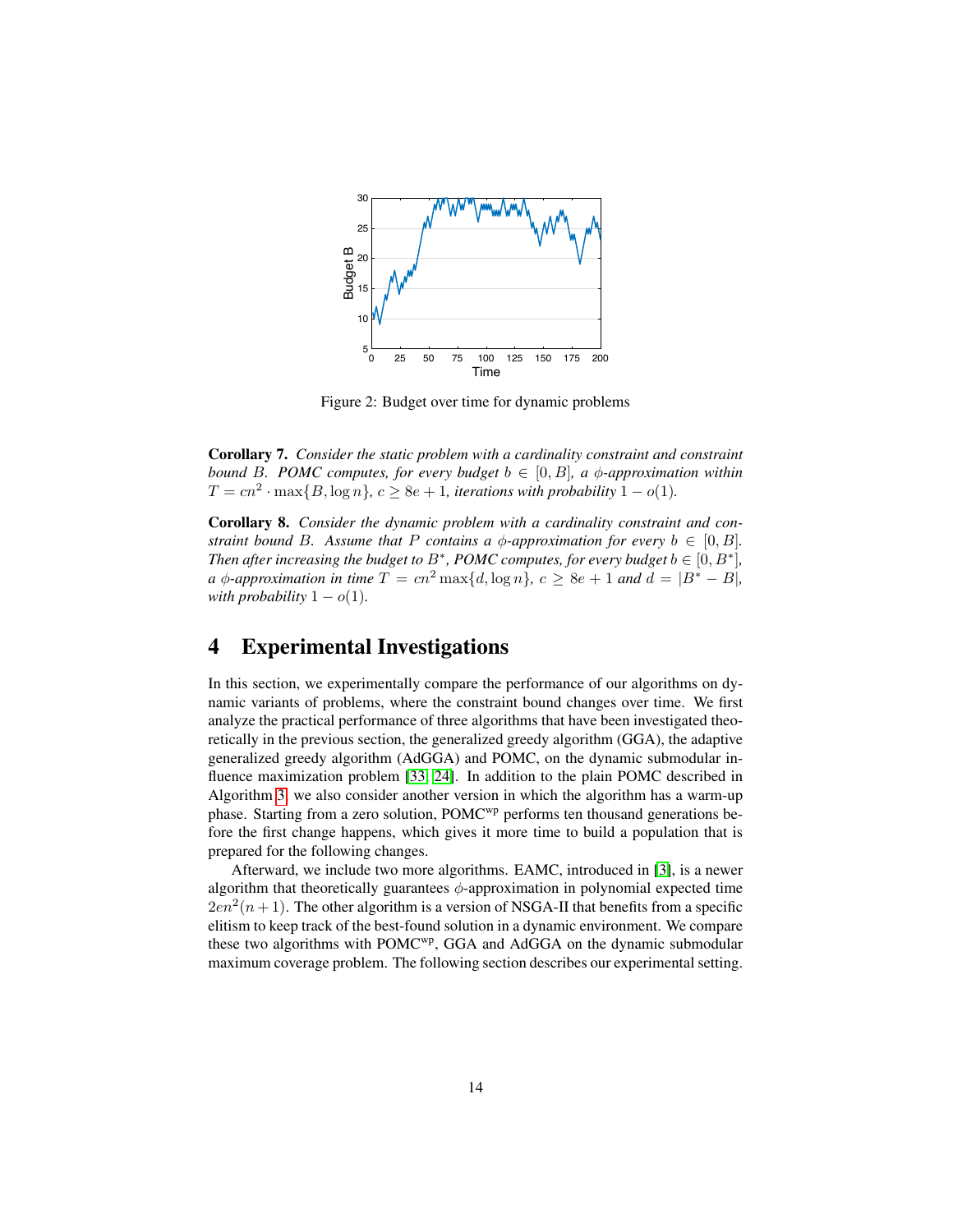#### <span id="page-14-1"></span>4.1 Experimental Setting

We build our dynamic benchmark based on the approach in [\[27\]](#page-27-4). We have two problems, and for each problem, we consider two different cost functions. Thus, we study four types of instances. Each instance has an initial, a maximum and a minimum budget denoted by  $B_{\text{init}}$ ,  $B_{\text{max}}$  and  $B_{\text{min}}$ , respectively. Every  $\tau$  evaluation, a dynamic change adds the value of  $\delta \in [-r, r]$ , which is chosen uniformly at random, to the current budget  $B \in [B_{\text{max}}, B_{\text{min}}]$ . In other words, the iterative algorithms have  $\tau$  evaluations to find a solution for budget constraint  $B$ , before the next change happens. We consider two hundred changes for each run, and there are thirty different sequences of random changes produced for each instance. An example of how the budget values change over time with  $B_{\text{init}} = 10$  and  $\delta \in \{-1, 1\}$  is shown in Figure [2.](#page-13-1) For the baseline in the influence maximization and the maximum coverage problems, we run  $POMC^{wp}$  and NSGA-II for all occurred budget constraints for one million generations, respectively.

Algorithms start with the initial budget constraint  $B<sub>init</sub>$ . To calculate the error for each algorithm, let  $s^i$  denote the best-found solution right before the change i happens, and  $s_b^i$  be the solution found by the baseline algorithm. For each dynamic change, we record error  $e_i$  as :  $e_i = f(s_b^i) - f(s^i)$ . Then for each interval that contains m changes, the partial offline error is  $\sum_{i=1}^{m} e_i/m$ .

We compare the performance of algorithms for each instance according to the thirty partial offline error values. To establish a statistical comparison of the results among different algorithms, we use a multiple comparisons test. In particularity, we focus on the method that compares a set of algorithms. For statistical validation, we use the Kruskal-Wallis test with 95% confidence. Afterwards, we apply the Bonferroni posthoc statistical procedures that are used for multiple comparisons of a control algorithm against two or more other algorithms. For more detailed descriptions of the statistical tests, we refer the reader to [\[6\]](#page-26-9)

Our results are summarized in the Tables [1,](#page-16-0) [2,](#page-21-0) and [3.](#page-22-0) The columns represent the algorithms with the corresponding mean value and standard deviation. Note,  $X^{(+)}$  is equivalent to the statement that the algorithm in the column outperformed algorithm X, and  $X^{(-)}$  is equal to the statement that X outperformed the algorithm in the given column. If the algorithm X does not appear, this means that no significant difference was observed between the algorithms.

#### <span id="page-14-0"></span>4.2 The Influence Maximization Problem

The influence maximization problem aims to identify a set of most influential users in a social network. Given a directed graph  $G = (V, E)$  where each node represents a user. Each edge  $(u, v) \in E$  has assigned an edge probability  $p_{u, v}((u, v) \in E)$ . The probability  $p_{u,v}$  corresponds to the strengths of influence from user u to user v. The goal is to find a subset  $X \subseteq V$  such that the expected number of activated nodes from X,  $IC(X)$ , is maximized. Given a cost function c and a budget B the submodular optimization problem is formulated as  $\arg \max_{X \subseteq V} E[|IC(X)|]$  s.t.  $c(X) \leq B$ . To calculate  $E[|IC(X)|]$  in our experiments, we simulate the random process of influence of solution  $X$  for 500 times independently, and use the average as the value of  $E[|IC(X)|].$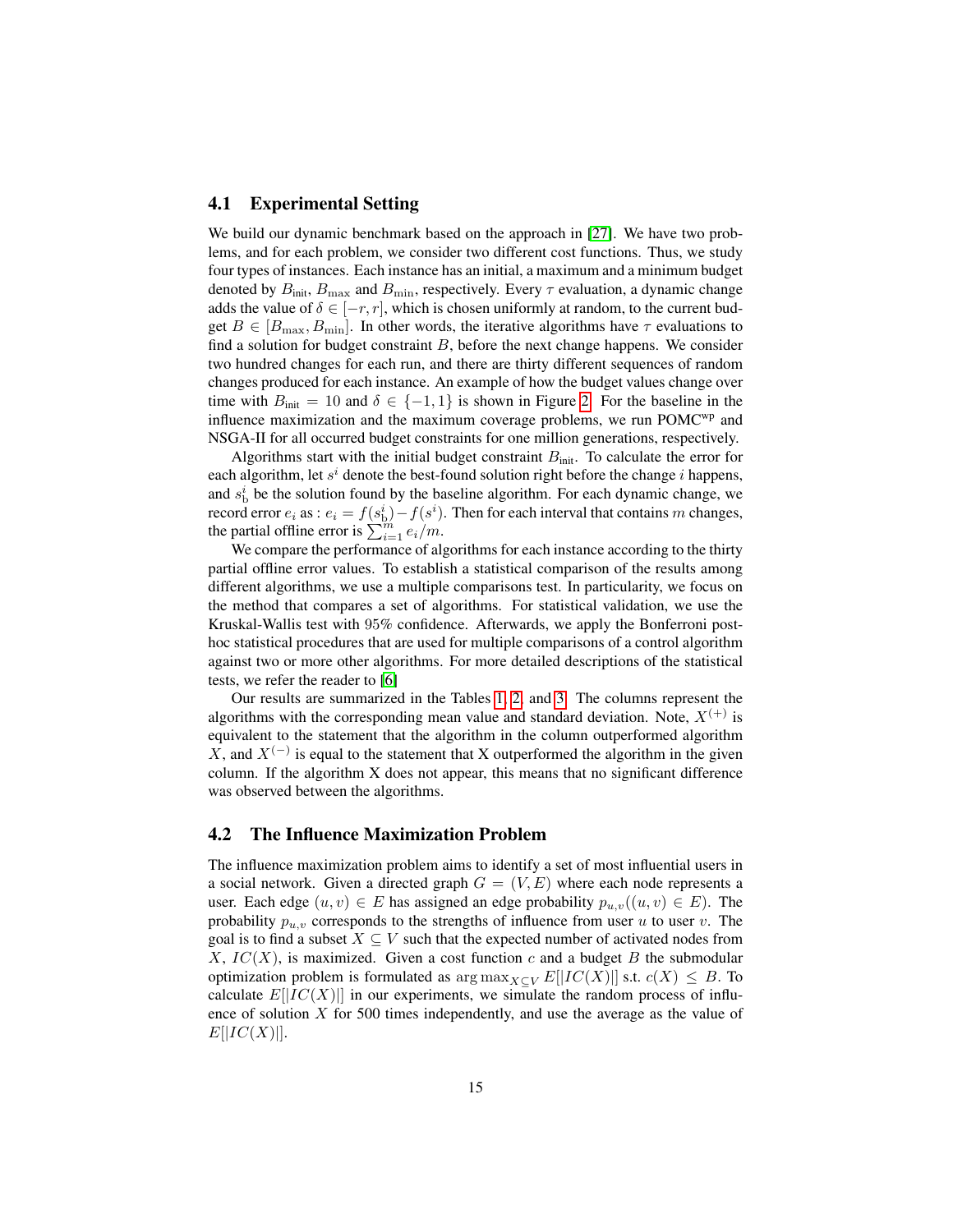We consider two types of cost functions. The routing constraint takes into account the costs of visiting nodes whereas the cardinality constraint counts the number of chosen nodes. For both cost functions, the constraint is met if the cost is at most B. For more detailed descriptions of the influence maximization through a social network problem, we refer the reader to [\[33,](#page-28-1) [24,](#page-27-9) [14\]](#page-26-10).

To build the dynamic benchmark, as described in Section [4.1,](#page-14-1) we assume that the initial constraint bound is  $B<sub>init</sub> = 10$ , which stays within the interval [5, 30].  $\delta \in \{-1,1\}$  is chosen uniformly at random and we consider four values for  $\tau \in$  $\{100, 1000, 5000, 10000\}$ . In POMC<sup>wp</sup>, we consider the option of POMC having a warm-up phase where there are no dynamic changes for the first 10000 evaluations. This allows  $POMC^{wp}$  to optimize for an extended period for the initial bound. It should be noted that the number of evaluations in the warm-up phase and our choices of  $\tau$  are relatively small compared to the choice of  $10eBn^2$  used in [\[24\]](#page-27-9) for optimizing the static problem with a given fixed bound B. The results are shown in Table [1.](#page-16-0) For this problem, we divide the experiment, which contains a sequence of two hundred changes, into 4 parts and we perform the statistical tests for each part separately. In this way, we show how the iterative algorithms perform during the optimization process.

#### 4.2.1 Empirical Analysis

We first investigate the influence maximization for the routing constraint that is based on the simulated networks as done for the static case in [\[24\]](#page-27-9). We consider a social network with 400 nodes that are built using the popular Barabasi-Albert (BA) model [\[1\]](#page-25-2) with edge probability  $p = 0.1$ . The routing network is based on the Erdos-Renyi (ER) model [\[9\]](#page-26-11) where each edge is presented with probability  $p = 0.02$ . Nodes are placed randomly in the plane and the edge costs are given by Euclidean distances. Furthermore, each chosen node has a cost of 0.1.

As it can be observed in Table [1,](#page-16-0) in the instances with  $\tau = 100$ , both greedy algorithms are significantly better than POMCs. When the frequency of changes is that high, POMC<sup>wp</sup> is not even able to keep reducing the mean of errors in the third and fourth intervals. Furthermore, the impact of the warm-up phase is only noticeable in the first interval and fades when the plain POMC has more time to adapt its population.

Considering the instances with medium-frequency changes, we see a remarkable improvement in the performance of POMC and POMC<sup>wp</sup>. Although GGA and AdGGA are still better in the first fifty changes of  $\tau = 1000$ , the results show that POMC and POMC<sup>wp</sup> outperform AdGGA in the final interval and are not significantly worse than GGA anymore. In the frequency of  $\tau = 5000$ , GGA does not beat POMCs in the first interval either. This shows the exceptional ability of POMC algorithms in providing a population so that efficiently adapts to an environment with dynamic changes in such a short time. Note that in routing constraint, there is no significant difference in the performance of POMC and POMC<sup> $wp$ </sup> when the frequency of changes is medium. However, the results depict that in some cases, such as the third interval of  $\tau = 1000$  and the first interval of  $\tau = 5000$ , POMC<sup>wp</sup> outperforms AdGGA while POMC is unable to do so.

When the optimization intervals increase to  $\tau = 10000$ , POMC and POMC<sup>wp</sup> outperform GGA and AdGGA in all the intervals. This shows that 10000 evaluations are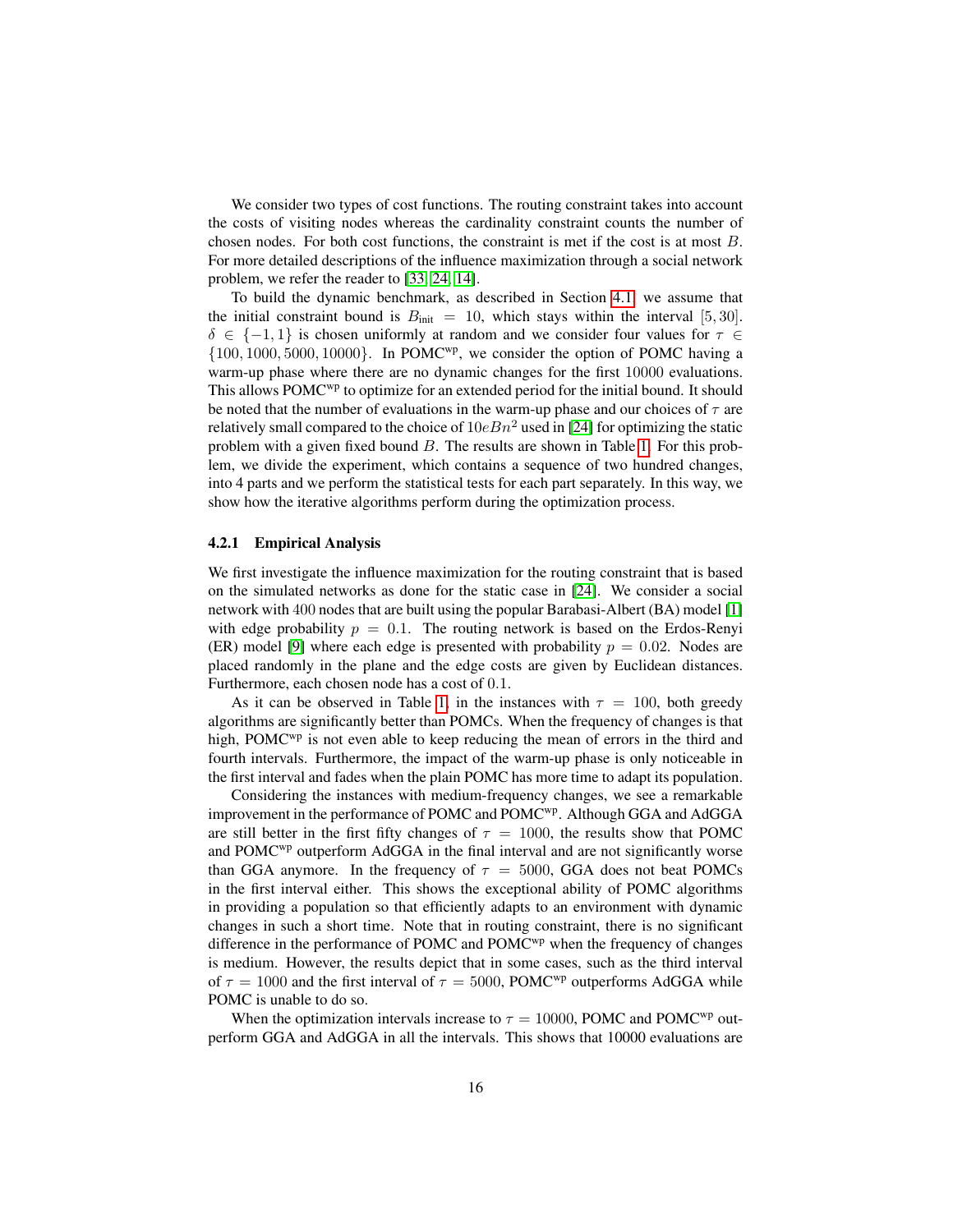<span id="page-16-0"></span>Table 1: The mean, standard deviation values and statistical tests of the partial offline error for GGA, AdGGA, POMC, and POMC<sup>wp</sup>correspond to influence maximization problem.

|                  | $\boldsymbol{r}$ |              | interval                                             |                | GGA(1)                                                                                          |           | AdGGA(2)                                                                                        | POMC $(3)$ |               |                                                                                    |         | $POMC^{WP}(4)$ |                                                                      |
|------------------|------------------|--------------|------------------------------------------------------|----------------|-------------------------------------------------------------------------------------------------|-----------|-------------------------------------------------------------------------------------------------|------------|---------------|------------------------------------------------------------------------------------|---------|----------------|----------------------------------------------------------------------|
|                  |                  |              |                                                      | mean st        | stat                                                                                            | mean st   | stat                                                                                            | mean st    |               | stat                                                                               | mean st |                | stat                                                                 |
| Rout             |                  | 1 100        | $1 - 50$                                             |                | $10.05$ 1.57 3 <sup>(+)</sup> ,4 <sup>(+)</sup> 11.53 3.76 3 <sup>(+)</sup> ,4 <sup>(+)</sup>   |           |                                                                                                 |            |               | 57.93 20.13 $1(-)$ , $2(-)$ , $4(-)$                                               |         |                | 29.25 9.98 $1(-)$ , $2(-)$ , $3(+)$                                  |
| constraint 1 100 |                  |              | 51-100                                               |                | 9.98 1.69 $3^{(+)}$ , 4 <sup>(+)</sup> 12.36 4.91 $3^{(+)}$ , 4 <sup>(+)</sup>                  |           |                                                                                                 |            |               | 40.88 16.20 $1(-)$ , $2(-)$                                                        |         |                | 27.65 9.89 $1(-)$ , $2(-)$                                           |
|                  |                  | $1 - 100$    |                                                      |                | 100-151 9.73 1.48 $3^{(+)}$ , 4 <sup>(+)</sup> 12.25 4.04 $3^{(+)}$ , 4 <sup>(+)</sup>          |           |                                                                                                 |            |               | $36.96$ 11.91 $1(-)$ , $2(-)$                                                      |         |                | $29.11$ 11.18 $1(-)$ , $2(-)$                                        |
|                  |                  | 1 100        |                                                      |                | 151-200 9.72 1.57 $3^{(+)}$ , $4^{(+)}$ 14.22 5.39 $3^{(+)}$ , $4^{(+)}$                        |           |                                                                                                 |            |               | $35.96$ 13.74 $1(-)$ , $2(-)$                                                      |         |                | $29.75$ 12.41 $1(-)$ , $2(-)$                                        |
|                  |                  | 1 1000       | $1 - 50$                                             |                | $10.05$ 1.57 3 <sup>(+)</sup> , 4 <sup>(+)</sup> 11.53 3.76 3 <sup>(+)</sup> , 4 <sup>(+)</sup> |           |                                                                                                 |            |               | 24.73 5.17 $\overline{1(-)}$ $\overline{2(-)}$                                     |         |                | $18.80 \quad 4.63 \quad 1(-) \quad 2(-)$                             |
|                  |                  | 1 1000       | 51-100                                               |                | 9.98 1.69 $3^{(+)}$ , $4^{(+)}$ 12.36 4.91                                                      |           |                                                                                                 |            |               | $14.10 \t3.96 \t1(-)$                                                              |         |                | $12.95$ 4.21 1 <sup>(-)</sup>                                        |
|                  |                  | 1 1000       |                                                      |                | $100-151$ 9.73 1.48 $2(+)$ , $3(+)$ 12.25 4.04 $1(-)$                                           |           |                                                                                                 |            |               | $12.38$ $3.57$ $1(-)$                                                              |         | 11.68 4.27     |                                                                      |
|                  |                  | $1 - 1000$   |                                                      |                |                                                                                                 |           | 151-200 9.72 1.57 $2^{(+)}$ 14.22 5.39 $1^{(-)}$ , $3^{(-)}$ , $4^{(-)}$                        |            |               | 11.19 5.54 $2^{(+)}$                                                               |         |                | $10.55 \quad 4.67 \quad 2^{(+)}$                                     |
|                  |                  | 1 5000       | $1 - 50$                                             | $10.05$ $1.57$ | $\frac{11.53 \cdot 3.76}{4}$ $\frac{4}{-}$                                                      |           |                                                                                                 |            | $10.74$ 2.33  |                                                                                    |         |                | $9.16 \t2.49 \t2^{(+)}$                                              |
|                  |                  |              | 1 5000 51-100                                        |                | 9.98 1.69 $3(-)$ , $4(-)$ 12.36 4.91 $3(-)$ , $4(-)$                                            |           |                                                                                                 |            |               | 4.32 1.94 $1^{(+)}$ $2^{(+)}$                                                      |         |                | 3.96 2.18 $1^{(+)}$ , $2^{(+)}$                                      |
|                  |                  |              |                                                      |                | 1 5000 100-151 9.73 1.48 $3(-)$ , $4(-)$ 12.25 4.04 $3(-)$ , $4(-)$                             |           |                                                                                                 |            |               | 3.45 1.98 $1(+)$ , 2(+)                                                            |         |                | 3.38 2.28 $1(+)$ $2(+)$                                              |
|                  |                  |              |                                                      |                | 1 5000 151-200 9.72 1.57 $3(-)$ , $4(-)$ 14.22 5.39 $3(-)$ , $4(-)$                             |           |                                                                                                 |            |               | 2.64 2.42 $1^{(+)}$ , $2^{(+)}$                                                    |         |                | 2.65 2.79 $1(+)$ , $2(+)$                                            |
|                  |                  | 1 10000 1-50 |                                                      |                |                                                                                                 |           | $10.05$ 1.57 3 <sup>(-)</sup> , 4 <sup>(-)</sup> 11.53 3.76 3 <sup>(-)</sup> , 4 <sup>(-)</sup> |            |               | 6.84 1.91 $1^{(+)}$ , $2^{(+)}$                                                    |         |                | 5.78 2.20 $1(+)$ , $2(+)$                                            |
|                  |                  |              | 1 10000 51-100                                       |                | 9.98 1.69 $3(-)$ , $4(-)$ 12.36 4.91 $3(-)$ , $4(-)$                                            |           |                                                                                                 |            |               | 2.39 2.68 $1(+)$ , $2(+)$                                                          |         |                | $1.50$ $2.05$ $1(+)$ $2(+)$                                          |
|                  |                  |              |                                                      |                | 1 10000 100-151 9.73 1.48 $3(-)$ , $4(-)$ 12.25 4.04 $3(-)$ , $4(-)$                            |           |                                                                                                 |            |               | $1.91 \t1.91 \t1(+)$ , 2 <sup>(+)</sup>                                            |         |                | $1.21 \t2.35 \t1(+) 2(+)$                                            |
|                  |                  |              |                                                      |                | 1 10000 151-200 9.72 1.57 $3(-)$ , $4(-)$ 14.22 5.39 $3(-)$ , $4(-)$                            |           |                                                                                                 |            |               | $1.27$ $2.42$ $1^{(+)}$ $2^{(+)}$                                                  |         |                | $1.08$ $2.42$ $1^{(+)}$ $2^{(+)}$                                    |
| Card             |                  | 1 100        | $1 - 50$                                             |                | 1.18 0.47 $3^{(+)}$ , 4 <sup>(+)</sup>                                                          |           | $1.25$ 0.57 3 <sup>(+)</sup> ,4 <sup>(+)</sup>                                                  |            |               | 68.97 12.46 $1(-)$ , $2(-)$ , $4(-)$                                               |         |                | 36.68 13.13 $1(-)$ , $2(-)$ , $3(+)$                                 |
| constraint 1 100 |                  |              | 51-100                                               |                | $1.00$ 0.55 $3^{(+)}$ , 4 <sup>(+)</sup>                                                        |           | 1.15 0.62 $3^{(+)}$ , 4 <sup>(+)</sup>                                                          |            |               | $51.53$ 12.07 $1(-)$ , $2(-)$ , $4(-)$                                             |         |                | $34.84$ 13.08 1 <sup>(-)</sup> , 2 <sup>(-)</sup> , 3 <sup>(+)</sup> |
|                  |                  | $1 - 100$    |                                                      |                | $100-151$ 0.90 0.57 $3(+)$ , $4(+)$                                                             |           | $0.97$ $0.63$ $3^{(+)}$ , $4^{(+)}$                                                             |            |               | $46.25$ 11.26 $1(-)$ , $2(-)$                                                      |         |                | $33.98$ 13.38 1 <sup>(-)</sup> , 2 <sup>(-)</sup>                    |
|                  |                  | 1 100        |                                                      |                | $151-200$ 0.75 0.65 3 <sup>(+)</sup> , 4 <sup>(+)</sup>                                         |           | $0.79$ $0.72$ $3(+)$ $4(+)$                                                                     |            |               | 42.91 12.59 $1(-)$ , $2(-)$                                                        |         |                | $32.31$ 13.04 $1(-)$ , $2(-)$                                        |
|                  |                  | 1 1000       | $1 - 50$                                             |                | 1.18 0.47 $3^{(+)}$ , 4 <sup>(+)</sup>                                                          |           | $1.25$ 0.57 $3^{(+)}$ , 4 <sup>(+)</sup>                                                        |            |               | $31.53$ $7.18$ $1(-)$ $2(-)$                                                       |         |                | 22.93 4.58 $1(-)$ , $2(-)$                                           |
|                  |                  |              | 1 1000 51-100                                        |                | $1.00$ 0.55 3 <sup>(+)</sup> .4 <sup>(+)</sup>                                                  |           | 1.15 0.62 $3^{(+)}$ , 4 <sup>(+)</sup>                                                          |            |               | $13.97$ 5.58 $1(-)$ , $2(-)$                                                       |         |                | $12.31$ 4.36 $1(-)$ , $2(-)$                                         |
|                  |                  | 1 1000       | 100-151                                              |                | $0.90$ $0.57$ $3^{(+)}$ , $4^{(+)}$                                                             |           | 0.97 0.63 $3^{(+)}$ , 4 <sup>(+)</sup>                                                          |            |               | $10.22 \quad 4.59 \quad 1(-) \quad 2(-)$                                           |         |                | 9.55 3.14 $1(-)$ , $2(-)$                                            |
|                  |                  |              | 1 1000 151-200                                       |                | $0.75$ 0.65 3 <sup>(+)</sup> ,4 <sup>(+)</sup>                                                  |           | $0.79$ $0.72$ $3^{(+)}$ , $4^{(+)}$                                                             |            |               | 8.28 5.48 $1(-)$ , $2(-)$                                                          |         |                | 7.82 4.29 $1(-)$ , $2(-)$                                            |
|                  |                  | 1 5000 1-50  |                                                      |                | 1.18 0.47 $3^{(+)}$ , 4 <sup>(+)</sup>                                                          |           | $1.25$ $0.57$ $3(+)$ , $4(+)$                                                                   |            |               | $\frac{10.25}{2.65}$ $\frac{2.65}{1}$ $\frac{1}{2}$ $\left(-\right)$ $\frac{1}{2}$ |         |                | 7.88 $2.02 \t1^{-1}$ , 2 <sup>(-)</sup> , 2 <sup>(-)</sup>           |
|                  |                  |              | 1 5000 51-100                                        |                | $1.00$ 0.55 $3(+)$                                                                              | 1.15 0.62 |                                                                                                 |            |               | $1.80 \t1.02 \t1(-)$                                                               |         | 1.29 0.95      |                                                                      |
|                  |                  | 1 5000       | 100-151 0.90 0.57                                    |                |                                                                                                 | 0.97 0.63 |                                                                                                 |            | 1.59 1.29     |                                                                                    |         | 1.29 0.97      |                                                                      |
|                  |                  |              | 1 5000 151-200 0.75 0.65                             |                |                                                                                                 | 0.79 0.72 |                                                                                                 |            | 1.09 1.31     |                                                                                    |         | $1.02$ 1.23    |                                                                      |
|                  |                  |              | 1 10000 1-50                                         |                | 1.18 0.47 $3(+)$ , $4(+)$                                                                       |           | $1.25$ 0.57 $3^{(+)}$ , $\overline{4^{(+)}}$                                                    |            |               | 5.40 1.41 $1(-)$ , $2(-)$                                                          |         |                | 4.17 1.12 $1(-)$ $2(-)$                                              |
|                  |                  |              | 1 10000 51-100                                       |                | $1.00 \t0.55 \t4(-)$                                                                            |           | $1.15$ 0.62 3 <sup>(-)</sup> .4 <sup>(-)</sup>                                                  |            |               | $0.68$ $0.63$ $2^{(+)}$                                                            |         |                | $0.40 \quad 0.58 \quad 1(+) \quad 2(+)$                              |
|                  |                  |              | $1\quad10000\quad100-151\quad0.90\quad0.57\quad4(-)$ |                |                                                                                                 |           | $0.97$ 0.63 4 <sup>(-)</sup>                                                                    |            | $0.59 - 0.56$ |                                                                                    |         |                | $0.31 \quad 0.62 \quad 1^{(+)}$ , 2 <sup>(+)</sup>                   |
|                  |                  |              |                                                      |                | 1 10000 151-200 0.75 0.65 $3(-)$ , $4(-)$                                                       |           | $0.79$ $0.72$ $3(-)$ $4(-)$                                                                     |            |               | $0.19 \quad 0.37 \quad 1(+) \quad 2(+)$                                            |         |                | 0.16 0.60 $1(+)$ , $2(+)$                                            |

enough for POMC to perform better than the greedy algorithms.

It should be noticed that the routing cost is affected by the structure of the graph. Let there are some nodes in the graph that can influence a considerable number of other nodes. Because of the routing constraint and their distance, the greedy algorithms might not select them together in a single solution. In other words, the greedy behavior of GGA and AdGGA might be against their performance in routing constraint. Such cases do not appear when the constraint is on the number of selected nodes in a solution. Hence, the greedy algorithms should behave much better in cardinality constraint. While our theoretical analyses show the outperformance of POMC, the interesting question is how much it takes for POMC and POMC<sup>wp</sup> to track the dynamic changes in practice.

To consider the cardinality constraint, we use the social news data which is collected from the social news aggregator Digg. The Digg dataset contains stories submitted to the platform over a period of a month, and IDs of users who voted on the popular stories. The data consists of two tables that describe friendship links between users and the anonymized user votes on news stories [\[12\]](#page-26-12). As in [\[24\]](#page-27-9), we use the preprocessed data with 3523 nodes and 90244 edges, and the estimated edge probabilities from the user votes based on the method in [\[2\]](#page-25-3).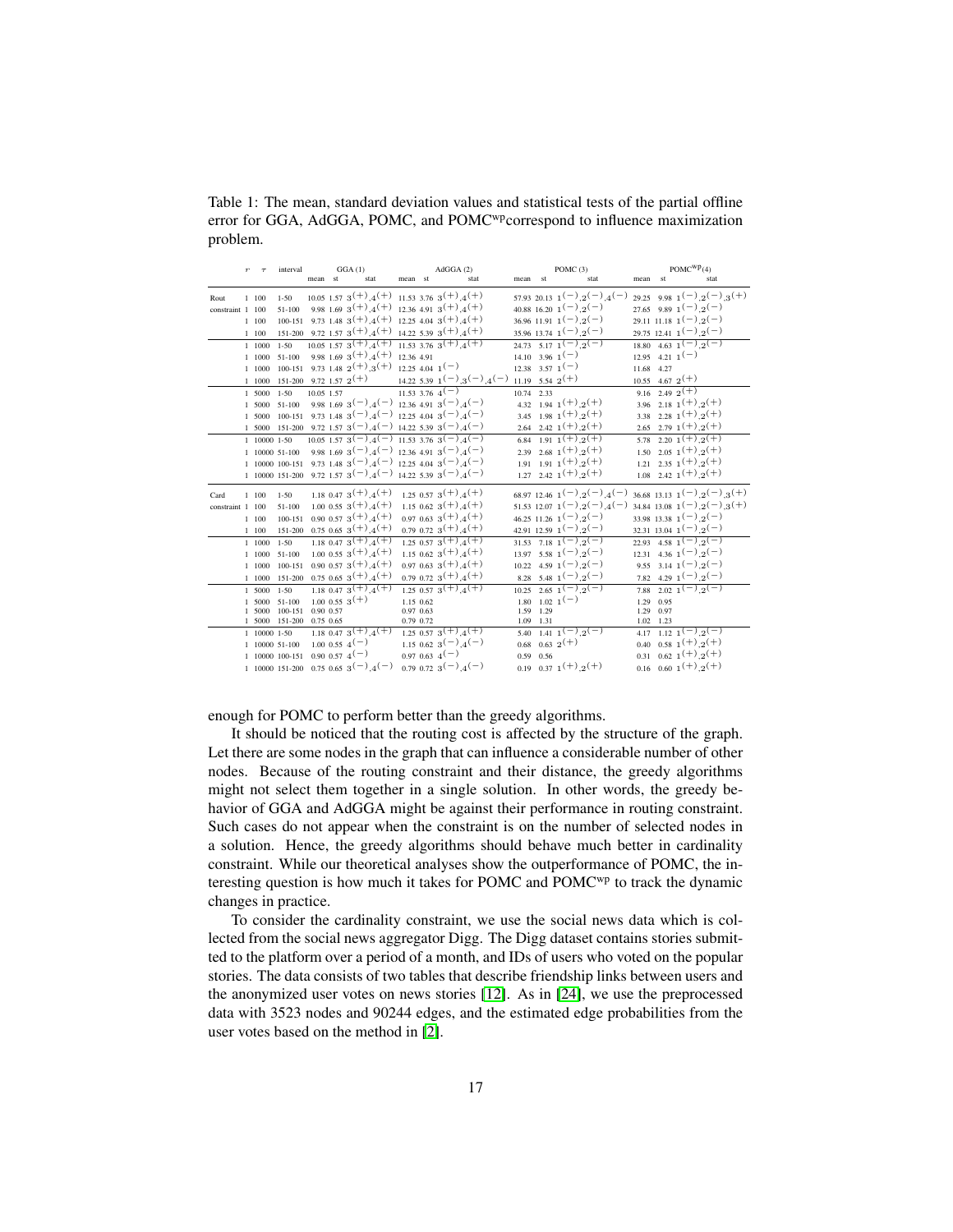While the effect of the warm-up phase is still visible in the first two intervals, similar to the routing constraint, POMC and POMC<sup>wp</sup> cannot beat greedy algorithms in cardinality constraint and high-frequency changes. The statistical advantage of greedy algorithms holds even when  $\tau$  increases to 1000. However, a significant improvement happens in  $\tau = 5000$ . The results show that greedy algorithms lose their advantage against POMC<sup>wp</sup> after the first fifty changes. But POMC needs more time to reach the other algorithms. The fact that evolutionary algorithms do not show a significant performance until  $\tau = 5000$  shows the effectiveness of the greedy approaches in situations where the constraint is not affected by the structure of the graph, as discussed above.

Contrary to the routing constraint, POMC and  $POMC^{wp}$  are outperformed by the greedy algorithms in the first interval, even when  $\tau = 10000$ . However, the warm-up phase helps POMC<sup>wp</sup> to take the lead and outperform other algorithms from the second interval. On the other hand, it takes three intervals for the plain POMC to show statistically better results than the greedy algorithms. Note that the warm-up phase in only 10000 evaluations. Thus, having a prepared population, even for 10000 evaluations for such a complicated benchmark, highly improves the results of evolutionary algorithms in dynamic environment.

### 4.3 EAMC

EAMC introduced in [\[3\]](#page-25-1) is a recently introduced evolutionary multi-objective approach that achieves the same worst-case approximation but does not face the problem that the population size might increase exponentially during the run of the algorithms. The question arises whether EAMC might also provide benefits over POMC in the dynamic setting and we point out in the following major problems when using it for dynamically changing constraint bounds. EAMC has been proven to find a  $\phi$ -approximate solution in expected time  $2en^2(n+1) = O(n^3)$ . While the definition of dominance is the only factor to control the population size in POMC, EAMC keeps only two solutions per each possible solution size. Thus, the population size does not increase to more than 2n in EAMC. In addition to  $f(X)$ , this algorithm also uses another fitness function as follow:

$$
g(X) = \begin{cases} f(X), & |X| = 0\\ f(X)/(1 - e^{-\alpha_f \hat{c}(X)/B}), & \text{otherwise.} \end{cases}
$$

Moreover, function  $\text{bin}(i)$  returns solutions in the population with size i. The polynomial bound for EAMC is the results of specific definition of  $g(X)$ . Note that according to this definition, one needs submodularity ratio of  $f$  to use EAMC which computing its exact value might be difficult. However, [\[3\]](#page-25-1) showed that using a lower bound  $\alpha$  for  $\alpha_f$  results in the approximation ratio of  $(\alpha_f/2)(1 - 1/e^{\alpha})$ . To adopt EAMC to the dynamic environment, we update the population after each dynamic change. Since EAMC keeps and compares solutions according to their size, recording infeasible solutions can cause removing the feasible ones. Thus, the update process only removes solutions that become infeasible after the change.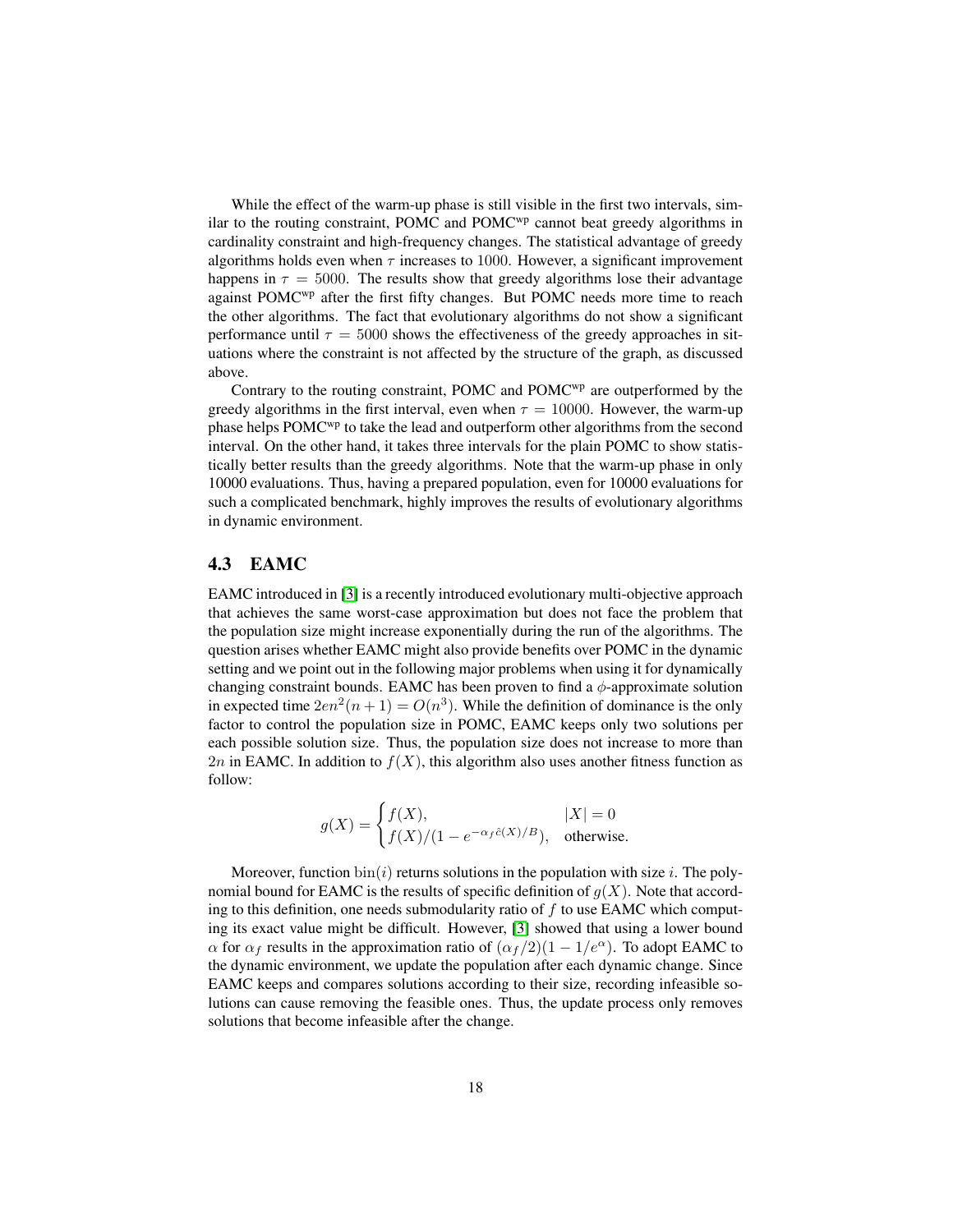Algorithm 4: EAMC Algorithm

|                         | 1 Update $B$ ;                                                                                              |  |  |  |  |  |  |  |  |  |
|-------------------------|-------------------------------------------------------------------------------------------------------------|--|--|--|--|--|--|--|--|--|
|                         | 2 Update $P$ ;                                                                                              |  |  |  |  |  |  |  |  |  |
|                         | 3 while stopping criterion not met do                                                                       |  |  |  |  |  |  |  |  |  |
| $\overline{\mathbf{4}}$ | Select X from $P$ uniformly at random;                                                                      |  |  |  |  |  |  |  |  |  |
| 5                       | $X' \leftarrow$ flip each bit of X with probability $\frac{1}{n}$ ;                                         |  |  |  |  |  |  |  |  |  |
| 6                       | if $\hat{c}(X') \leq B$ then                                                                                |  |  |  |  |  |  |  |  |  |
| 7                       | $i \leftarrow  X' ;$                                                                                        |  |  |  |  |  |  |  |  |  |
| 8                       | <b>if</b> $bin(i) \neq \emptyset$ then                                                                      |  |  |  |  |  |  |  |  |  |
| 9                       | $\left[ \begin{array}{c} P \leftarrow P \cup \{X'\}, U^i \leftarrow V^i \leftarrow X'; \end{array} \right]$ |  |  |  |  |  |  |  |  |  |
| 10                      | else                                                                                                        |  |  |  |  |  |  |  |  |  |
| 11                      | if $g(X') > g(U^i)$ then                                                                                    |  |  |  |  |  |  |  |  |  |
| 12                      | $ U^i \leftarrow X';$                                                                                       |  |  |  |  |  |  |  |  |  |
| 13                      | <b>if</b> $f(X') > f(V^i)$ then                                                                             |  |  |  |  |  |  |  |  |  |
| 14                      | $ V^i \leftarrow X';$                                                                                       |  |  |  |  |  |  |  |  |  |
| 15                      | $P \leftarrow (P \setminus \text{bin}(i)) \cup \{U^i\} \cup \{V^i\};$                                       |  |  |  |  |  |  |  |  |  |
| 16                      | $t = t + 1$ ;                                                                                               |  |  |  |  |  |  |  |  |  |

#### 4.3.1 Behaviour of EAMC for dynamically changing constraints

Obviously EAMC computes in time  $O(n^3)$  for each newly given budget  $B^*$  a  $\phi$ approximation as this is the expected time to achieve this approximation when starting from scratch. We discuss some problems of EAMC when working with the dynamic setting. The drawback of EAMC compared to POMC when working in a dynamic setting is that it does not obtain for every possible budget  $b \in [0, B]$  a  $\phi$ approximation. This implies that after a dynamic change that decreases the budget, the φ-approximation for the newly given budget  $B^*$  may have to be recomputed. Furthermore, a change in the budget effects the function  $g(X)$  used in EAMC and changes the objective values of all solutions in the population.

We illustrate the effect of reducing the budget in the following and consider a very simple instance of the knapsack problem which is submodular and we have  $\alpha_f = 1$ . We consider an instance with only two items  $e_i = (c_i, f_i)$ , where  $e_1 = (1, 1)$  and  $e_2 = (2, 2)$  and  $B = 2$  initially. The search point 01 which selects the item  $e_2$  only is the optimal solution. Furthermore we have  $f(01) > f(10)$  and  $g(01) = 2/(1 (e^{-1})$  > 1/(1 –  $e^{-1/2}$ ) =  $g(10)$  which implies that the optimal population computed by EAMC consists of the search point 00 and the search point 01 as only 01 is included in  $bin(1)$ . However, after reducing the bound to  $B^* = 1$ , the search point 10 is optimal and the search point 01 is no longer feasible. Furthermore, we have  $f(00) = 0$ . This implies that after changing the budget to  $B^* = 1$ , the previously optimal population does not have any solution with a meaningful performance guarantee with respect to the new optimal solution 10 that consists of the item  $e_1$  only. Note that the optimal population of POMC for  $B = 2$  consists of the search points 00, 01, and 10 as they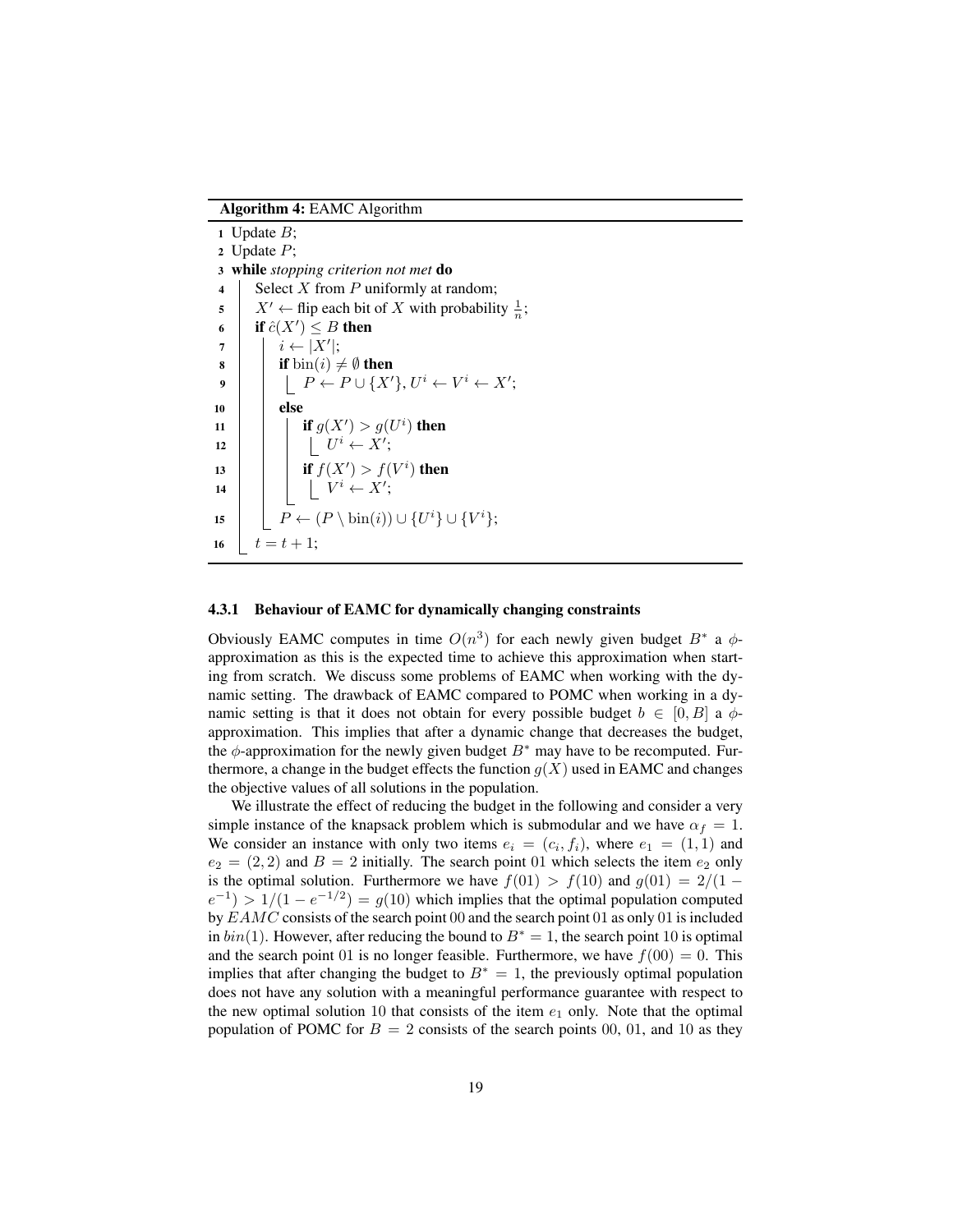are all feasible and do not dominate each other. After reducing the budget to  $B^* = 1$ , POMC again contains the optimal search point, 10 in this case. On the positive side, EAMC reacts to such a change very quickly as it is able to produce the optimal solution 10 for  $B = 1$  from the search point 00 by flipping the first bit.

We now consider the case where the budget increases from  $B$  to  $B^*$  by the dynamic change. We point out that changing the budget from  $B$  to  $B^*$  effects the value of  $g(X)$  for a given solution X and therefore the final population. We consider again two items  $e'_1 = (1, 1)$  and  $e'_2 = (2.1, 2)$ . For  $B = 4$ , all four possible solutions are feasible and non dominated for POMC. We have  $f(01) > f(10)$  and  $g(01) =$  $2/(1-e^{-2.1/4}) > 1/(1-e^{-1/4}) = g(10)$  which implies that the optimal population of EAMC consists of the search points 00, 01, and 11. Changing the budget to  $B^* = 12$ , we have  $g(01) = 2/(1 - e^{-2.1/12}) < 1/(1 - e^{-1/12}) = g(10)$  which implies that the optimal population consists of 00, 01, 10, 11 even though there is no change in the set of feasible solutions.

The previous investigations shed some light on the behavior of EAMC in the dynamic setting. However, it is an open topic for future research how quickly good approximations can be rediscovered dependent on the severity of a budget change. Especially, it would be interesting to see whether there can be small increases in the budget such that EAMC needs a sufficiently large number of steps to rediscover a  $\phi$ approximation.

#### 4.4 NSGA-II with elitism

The other algorithm that we use in this section for comparison is a version of NSGA-II with additional elitism with population sizes 20 and 100. NSGA-II, as explained in Algorithm [5,](#page-20-1) sorts solutions based on non-dominated fronts based on the objective values such that each solutions in front  $\mathcal{F}_i$ ,  $i > 1$ , is dominated by at least one solution in  $\mathcal{F}_{i-1}$ . It also computes the distance between solutions in the same front, called crowding distance, and uses this to achieve well-distributed solutions. Finally, front ranks and crowding distance is used to generate the next generation. Roostapour et al. [\[27\]](#page-27-4) showed that the plain version of NSGA-II loses the best-found solution during optimization of the dynamic knapsack problem. That is the result of original approach which prioritize the distribution of solutions. The additional elitism locates the bestfound solution according to the budget constraint in each generation and increases its crowding distance. Hence, it assures that this solution is not removed from the population because of the distribution factor. We use  $f_N$  and  $c_N$  as the objective functions and set the population size twenty. To prepare this algorithm for the upcoming changes, we let it to keep solutions with costs up to  $B + \delta$  and we set high penalty to solutions that violate this bound. Hence, we define  $f_N$  and  $c_N$  as follow:

$$
c_N(X) = \begin{cases} c(X) & \text{if } c(x) \le B + \delta \\ c(X) + (n \cdot c_{\max} + 1) \cdot h(X) & \text{otherwise} \end{cases}
$$
(4)

and

$$
f_N(X) = \begin{cases} f(X) & \text{if } c(x) \le B + \delta \\ f(X) + (n \cdot f_{\text{max}} + 1) \cdot h(X) & \text{otherwise,} \end{cases}
$$
(5)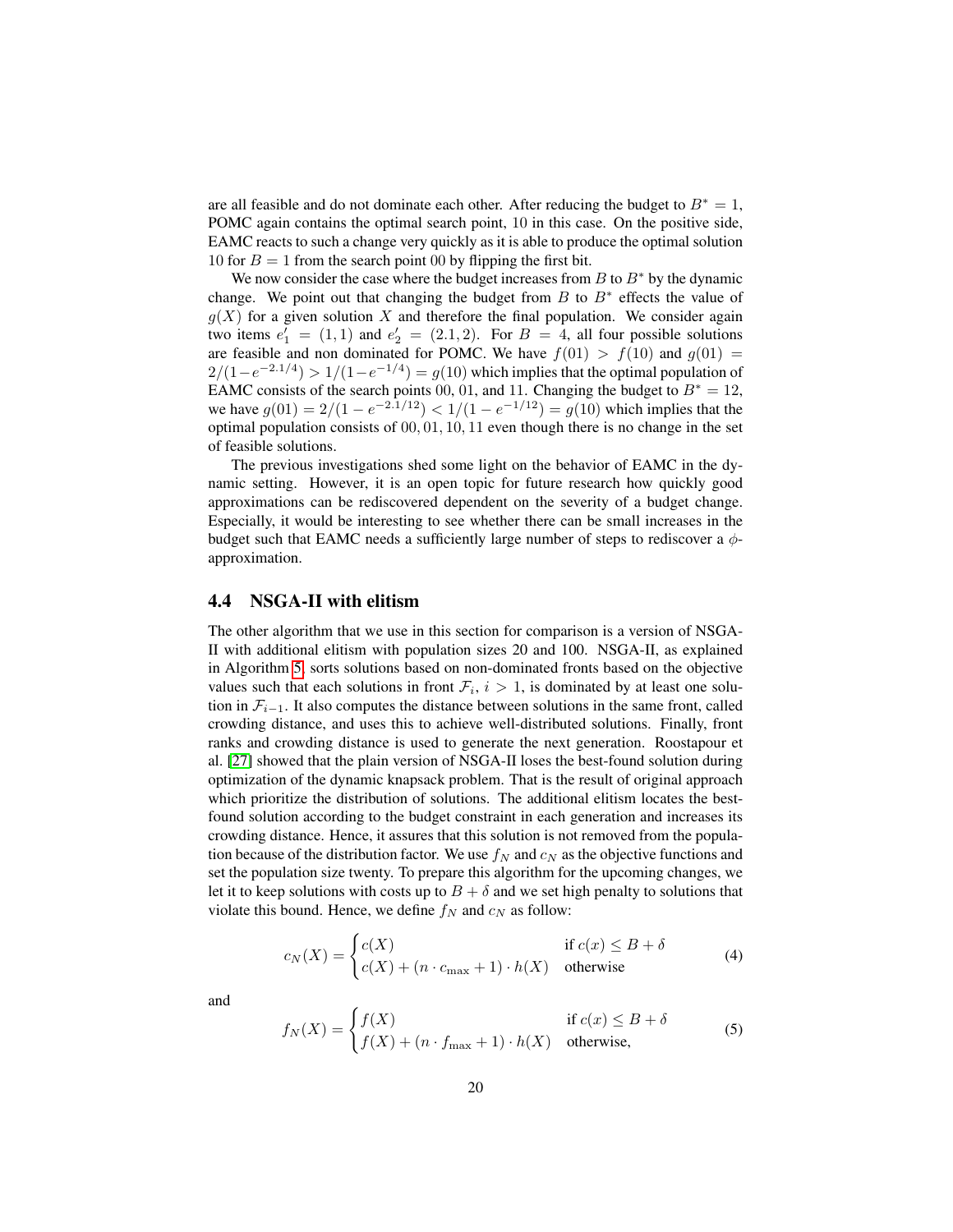Algorithm 5: NSGA-II

1 Update  $B$ ; 2 Update objective values of solutions in population set  $P_t$  and offspring set  $Q_t$ ; <sup>3</sup> while *stopping criterion not met* do 4  $R_t \leftarrow P_t \cup Q_t;$  // combine parent and offspring population  $5 \mid \mathcal{F} \leftarrow$  fast-non-dominated-sort $(R_t); \qquad // \mathcal{F} = (\mathcal{F}_1, \mathcal{F}_2, \cdots), \text{ all }$ non-dominated fronts of  $R_t$ 6  $P_{t+1} \leftarrow \emptyset$  and  $i \leftarrow 1$ ;  $\begin{array}{|c|c|} \hline \textbf{7} & \textbf{while} & P_{t+1}|+|\mathcal{F}_i| \leq N \textbf{\ do} \ \hline \end{array}$ 8 crowding-distance-assignment( $\mathcal{F}_i$ ); 9  $\parallel$   $P_{t+1} \leftarrow P_{t+1} \cup \mathcal{F}_i;$ 10  $i \leftarrow i + 1;$ 11 Sort  $\mathcal{F}_i$  based on the crowding distance in descending order; 12  $\left| P_{t+1} \leftarrow P_{t+1} \cup \mathcal{F}_i[1:(N-|P_{t+1}|)];$ 13  $Q_{t+1} \leftarrow \text{make-new-pop}(P_{t+1});$ 14  $\vert t \leftarrow t + 1;$ 

<span id="page-20-1"></span>where  $c_{\text{max}}$ ,  $f_{\text{max}}$ , and  $h(X)$  are maximum possible cost, maximum possible fitness, and the amount of violation, respectively.

### <span id="page-20-0"></span>4.5 The Maximum Coverage Problem

We use the maximum coverage problem to compare the performance of AdGGA, GGA, POMCwp, EAMC, and NSGA-II, which have been described in previous sections. In this problem, a set of elements U and a collection  $V = \{S_1, S_2, \dots, S_n\}$  of subsets of  $U$  are given. Considering a monotone cost function  $c$ , the goal is to select subsets from  $V$  such that their union cover the maximum number of elements in  $U$ , while the cost of this selection does not exceed the budget constraint B. To be more precise, we are looking for  $\arg \max_{X \subseteq V} f(X) = |\bigcup_{S_i \in X} S_i|$  such that  $c(X) \leq B$ . We use directed graphs as the benchmarks for this problem. Each node  $p$  represents a subset  $S_p \in V$  that contains node p and all of its adjacent nodes. We use two types of cost functions as defined by [\[3\]](#page-25-1). The "outdegree" cost of node p is calculated as  $o(p)$  =  $1 - \max\{d(p) - q, 0\}$ , where  $d(p)$  is the out degree of p and q is a constant set to six. For "random" cost function we assigned a random positive cost value in  $(0, 1]$  to each node. Cost of a selected set of nodes X is  $c(X) = \sum_{p \in X} o(p)$ . Our benchmarks are two graphs originally generated for maximum independent set problem [\[31\]](#page-28-3). frb35- 17-mis is a graph with 450 nodes and 17,827 edges, and the graph of frb30-15-mis has 595 nodes and 27,856 edges.

To apply the dynamic changes, similar to Section [4.2,](#page-14-0) we generated thirty files for each constraint that includes two hundred random numbers. However, the magnitudes of changes, budget intervals, and initial budget are chosen according to each cost function. The budget for "outdegree" is initially set to 500 that is bounded by the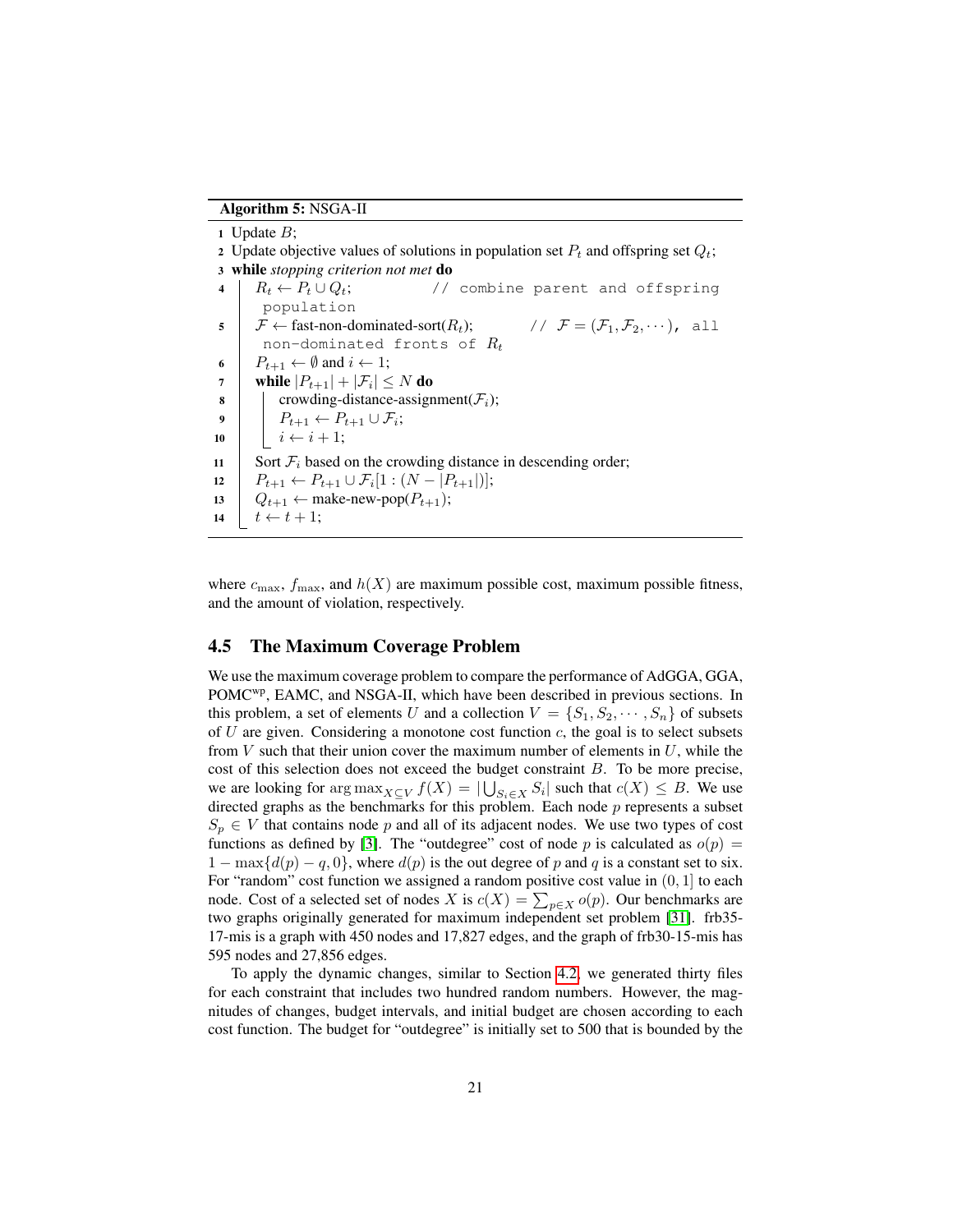<span id="page-21-0"></span>Table 2: The mean, standard deviation values and statistical tests of the partial offline error for GGA, AdGGA, POMC<sup>wp</sup>, EAMC, NSGA-II20, and NSGA-II100 with elitism correspond to maximum coverage problem, based on the number of evaluations.

|                      |  | $n r \tau$ | GGA(1)  |  |                                                                                                                                |      |    | AdGGA(2)                                                                         | $POMC^{WP}(3)$ |                                                                                  |  |
|----------------------|--|------------|---------|--|--------------------------------------------------------------------------------------------------------------------------------|------|----|----------------------------------------------------------------------------------|----------------|----------------------------------------------------------------------------------|--|
|                      |  |            | mean st |  | stat                                                                                                                           | mean | st | stat                                                                             | mean st        | stat                                                                             |  |
| frb30-15 450 0.1 100 |  |            |         |  | 2.12 0.55 3 <sup>(+)</sup> ,4 <sup>(+)</sup> ,5 <sup>(+)</sup> ,6 <sup>(+)</sup>                                               |      |    | $8.92 \quad 1.30 \quad 3^{(+)4^{(+)6^{(+)}}$                                     |                | $33.87$ 13.35 $1(-)$ $2(-)$                                                      |  |
| random 450 0.1 1000  |  |            |         |  | $2.12\;0.55\;2^{(+)},3^{(+)},4^{(+)},6^{(+)}$                                                                                  |      |    | $8.92 \quad 1.30 \quad 1(-) \quad 4(+) \quad 5(-)$                               |                | $10.60$ 3.94 1 <sup>(-)</sup> , 4 <sup>(+)</sup> , 5 <sup>(-)</sup>              |  |
|                      |  |            |         |  | 450 0.1 5000 2.12 0.55 $2^{(+)}$ , $3^{(+)}$ , $4^{(+)}$                                                                       |      |    | $_{8.92 \quad 1.30 \quad 1}(-)_{.3}(-)_{.5}(-)_{.6}(-)$                          |                | 3.60 1.02 1 <sup>(-)</sup> ,2 <sup>(+)</sup> ,4 <sup>(+)</sup> ,5 <sup>(-)</sup> |  |
|                      |  |            |         |  | 450 0.1 15000 2.12 0.55 $2^{(+)}$ , $4^{(+)}$ , $5^{(-)}$ , $6^{(-)}$                                                          |      |    | $_{8.92 \quad 1.30 \quad 1}(-)_{.3}(-)_{.5}(-)_{.6}(-)$                          |                | $1.55$ 0.31 2 <sup>(+)</sup> ,4 <sup>(+)</sup> ,6 <sup>(-)</sup>                 |  |
|                      |  |            |         |  | 450 0.1 45000 2.12 0.55 $2^{(+)}$ , $3^{(-)}$ , $5^{(-)}$ , $6^{(-)}$                                                          |      |    | $_{8.92 \quad 1.30 \quad 1}(-)_{.3}(-)_{.5}(-)_{.6}(-)$                          |                | $0.67$ $0.14$ $1(+)$ , $2(+)$ , $4(+)$                                           |  |
|                      |  |            |         |  | frb30-15 450 20 100 16.66 1.54 $\overline{2^{(+)}$ , 3 <sup>(+)</sup> , 4 <sup>(+)</sup> , 5 <sup>(+)</sup> , 6 <sup>(+)</sup> |      |    | 23.83 5.32 $1(-)$ , $\overline{4(+)}$                                            |                | 28.75 3.21 $\overline{1(-), 4(+), 6(-)}$                                         |  |
|                      |  |            |         |  | outdegree 450 20 1000 16.66 1.54 $2(+)$ , $4(+)$ , $6(-)$                                                                      |      |    | $23.83$ $5.32$ $1(-)$ $3(-)$ $6(-)$                                              |                | $16.36$ $2.46$ $2(+)$ , $4(+)$ , $6(-)$                                          |  |
|                      |  |            |         |  | 450    20    5000    16.66    1.54    3    ( $-$ ) $_{{\mathcal A}}(+)$ $_{{\mathfrak H}}(-)$                                  |      |    | $23.83$ $5.32$ $3(-)$ , $5(-)$ , $6(-)$                                          |                | 9.01 2.11 1 <sup>(+)</sup> ,2 <sup>(+)</sup> ,4 <sup>(+)</sup>                   |  |
|                      |  |            |         |  | 450 20 15000 16.66 1.54 3(-),5(-),6(-)                                                                                         |      |    | $23.83$ $5.32$ $3(-)$ , $5(-)$ , $6(-)$                                          |                | 6.14 1.75 $1(+)$ , $2(+)$ , $4(+)$                                               |  |
|                      |  |            |         |  | $_{450$ 20–45000 16.66 1.54 $\rm 2(^{+})$ ,<br>3( $-$ ) $\rm _{,5}(-)$ $\rm _{,6}(-)$                                          |      |    | $23.83$ $5.32$ $1(-)$ $3(-)$ $5(-)$ $6(-)$                                       |                | 4.25 1.87 1 <sup>(+)</sup> ,2 <sup>(+)</sup> ,4 <sup>(+)</sup>                   |  |
|                      |  |            |         |  | frb35-17 595 0.1 100 2.28 $\overline{0.91\,3^{(+)},4^{(+)},5^{(+)},6^{(+)}}$                                                   |      |    | $6.25$ 2.61 3 <sup>(+)</sup> , 4 <sup>(+)</sup> , 6 <sup>(+)</sup>               |                | $\frac{1}{24.35 \cdot 21.71 \cdot 1}(-)$ , 2(-)                                  |  |
| random               |  |            |         |  | 595 0.1 1000 2.28 0.91 3(+), $4$ (+), $5$ (+), $6$ (+)                                                                         |      |    | 6.25 2.61 3 <sup>(+)</sup> ,4 <sup>(+)</sup> ,6 <sup>(+)</sup>                   |                | $18.58$ $8.93$ $1(-)$ , $2(-)$ , $4(+)$                                          |  |
|                      |  |            |         |  | 595 0.1 5000 2.28 0.91 $2^{(+)}$ , $3^{(+)}$ , $4^{(+)}$ , $6^{(+)}$                                                           |      |    | 6.25 2.61 1 <sup>(-)</sup> , 4 <sup>(+)</sup> , 5 <sup>(-)</sup>                 |                | 6.32 2.67 $1(-)$ , $4(+)$ , $5(-)$                                               |  |
|                      |  |            |         |  | 595 0.1 15000 2.28 0.91 $2^{(+)}$ , $4^{(+)}$ , $5^{(-)}$                                                                      |      |    | 6.25 2.61 1 <sup>(-)</sup> ,3 <sup>(-)</sup> ,5 <sup>(-)</sup> ,6 <sup>(-)</sup> |                | 2.36 0.82 $2^{(+)}$ , 4 <sup>(+)</sup> , 5 <sup>(-)</sup>                        |  |
|                      |  |            |         |  | 595 0.1 45000 2.28 0.91 3(-), $4(+)$ , $5(-)$ , $6(-)$                                                                         |      |    | 6.25 2.61 3 <sup>(-)</sup> ,5 <sup>(-)</sup> ,6 <sup>(-)</sup>                   |                | 0.73 0.25 $1^{(+)}$ , $2^{(+)}$ , $4^{(+)}$                                      |  |
|                      |  |            |         |  | frb35-17 595 20 100 16.00 1.08 $\frac{2(+)}{2(+)}$ 3 <sup>(+)</sup> 4 <sup>(+)</sup> 5 <sup>(+)</sup> 6 <sup>(+)</sup>         |      |    | $35.2410.691(-)4(+)$                                                             |                | 38.48 3.71 $1(-)$ , $4(+)$ , $6(-)$                                              |  |
|                      |  |            |         |  | outdegree 595 20 1000 16.00 1.08 $2(+)$ , $4(+)$ , $5(+)$                                                                      |      |    | $35.2410.691(-)3(-)6(-)$                                                         |                | 21.25 2.73 2(+), $4(+)$ , $6(-)$                                                 |  |
|                      |  |            |         |  | 595  20  5000  16.00  1.08  2(+),3(-),4(+),6(-)                                                                                |      |    | $35.2410.691(-)3(-)5(-)6(-)$                                                     |                | 9.77 2.42 1 <sup>(+)</sup> 2 <sup>(+)</sup> 4 <sup>(+)</sup> 5 <sup>(+)</sup>    |  |
|                      |  |            |         |  | 595 20 15000 16.00 1.08 $2^{(+)}$ , $3^{(-)}$ , $4^{(+)}$ , $6^{(-)}$                                                          |      |    | $35.2410.691(-)3(-)5(-)6(-)$                                                     |                | 4.93 2.40 1 <sup>(+)</sup> , 2 <sup>(+)</sup> , 4 <sup>(+)</sup>                 |  |
|                      |  |            |         |  | 595 20 45000 16.00 1.08 $2^{\left(+\right)}, 3^{\left(-\right)}, 6^{\left(-\right)}$                                           |      |    | $35.2410.691(-)3(-)3(-)3(-)6(-)$                                                 |                | 2.12 1.86 1 <sup>(+)</sup> 2 <sup>(+)</sup> 4 <sup>(+)</sup> 5 <sup>(+)</sup>    |  |

 $B_{\text{min}} = 250$  and  $B_{\text{max}} = 750$  during the optimization process, and  $\delta$  is a random integer within [−20, 20]. In instances with "random" cost, the budget changes within the range [0, 3], initially set to 1 and the magnitude of changes is  $\delta \in \{-0.1, 0.1\}$ . The results are presented in Tables [2](#page-21-0) and [3.](#page-22-0)

#### 4.5.1 Empirical Analysis

In this section, we compare the performance of three evolutionary and two greedy algorithms in dynamic environments with a variety of frequencies. Moreover, we have closely observe the changes of POMC<sup>wp</sup>population size during a single dynamic benchmark. In Section [4.2,](#page-14-0) we divided the sequence of dynamic changes into four intervals to study how our evolutionary algorithms improve during the optimization process. In this experiment, we consider all 200 changes as a whole, and we calculate the partial offline error for all the changes. Since smaller benchmarks are considered here, we can study how long does it take for the algorithms to compensate the errors generated at the beginning of the dynamic changes and outperform the others after 200 changes.

Note that the random cost is similar to the cardinality constraint in Section [4.2](#page-14-0) since it considers each node despite the structure of the graph. In other words, the increase in fitness value occurred by adding a specific node is independent of the rise in the cost. Adding a node that covers lots of other nodes, however, is always expensive when we consider the outdegree cost. Thus, we expect better results from the greedy approaches when the random constraint is considered.

The results of 6 different approaches in terms of mean, standard deviation and statistical test are shown in Tables [2](#page-21-0) and [3.](#page-22-0) Generally observing the results in Table 2, AdGGA performed worse than GGA in most of the cases. It should be noticed that its inability to trace the best solution is already proven in Section [3.2.](#page-7-1) However, the results confirm that in comparison with the evolutionary approaches, AdGGA's greedy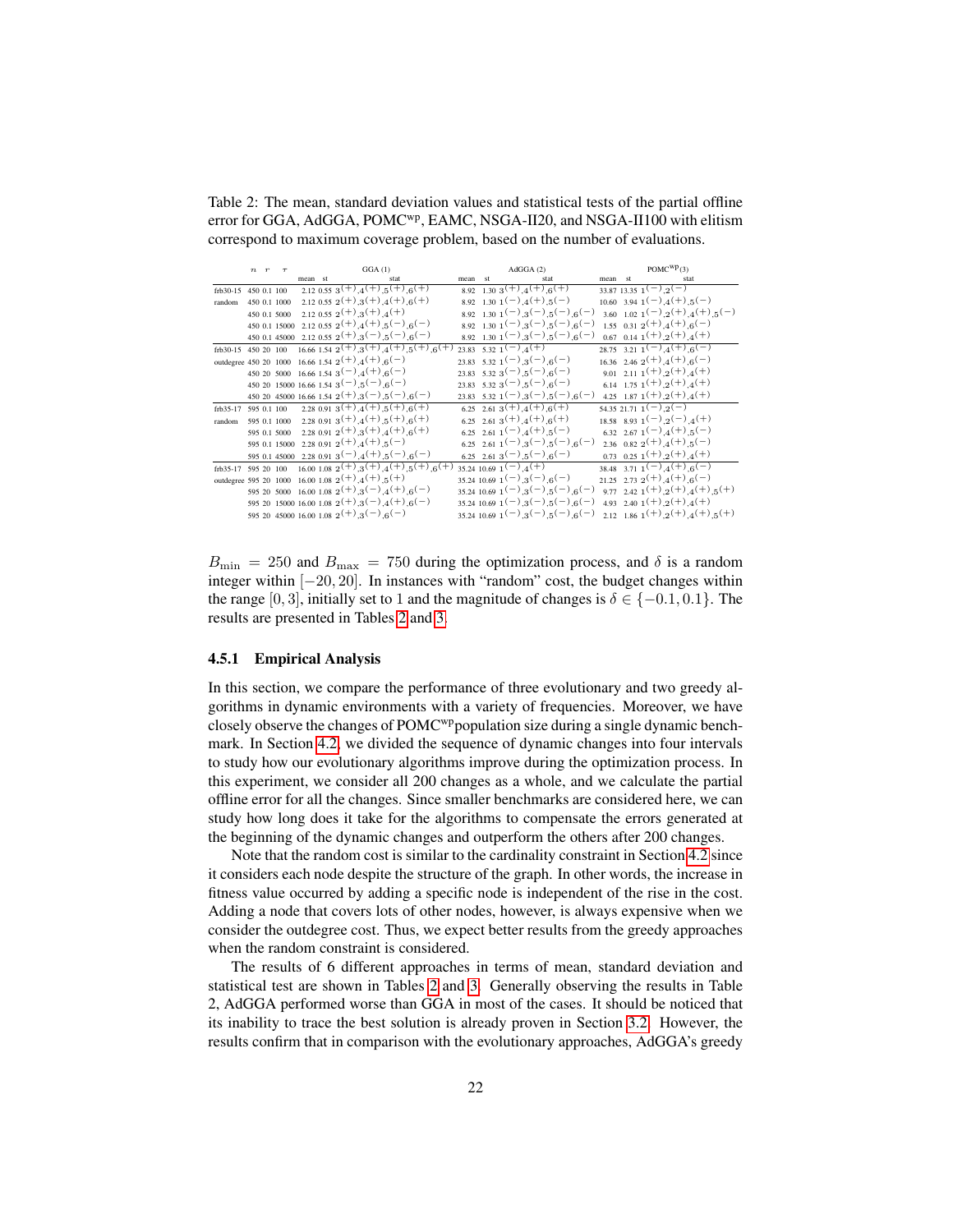<span id="page-22-0"></span>Table 3: The mean, standard deviation values and statistical tests of the partial offline error for GGA, AdGGA, POMC<sup>wp</sup>, EAMC, NSGA-II20, and NSGA-II100 with elitism correspond to maximum coverage problem, based on the number of evaluations.

|                       | n r          |               | EAMC(4) |                                                                |                                                                                                           | $NSGA-H20(5)$ |  |                                                                                  | $NSGA-III100(6)$ |                                                                                                   |  |  |
|-----------------------|--------------|---------------|---------|----------------------------------------------------------------|-----------------------------------------------------------------------------------------------------------|---------------|--|----------------------------------------------------------------------------------|------------------|---------------------------------------------------------------------------------------------------|--|--|
|                       |              |               | mean    | st                                                             | stat                                                                                                      | mean st       |  | stat                                                                             | mean st          | stat                                                                                              |  |  |
| frb30-15 450 0.1 100  |              |               |         | $59.57$ 24.18 $1(-)$ , $2(-)$ , $5(-)$                         |                                                                                                           |               |  | $19.78$ $9.96$ $1(-)$ , $4(+)$ , $6(+)$                                          |                  | 36.86 8.53 $1(-)$ , $2(-)$ , $5(-)$                                                               |  |  |
| random 450 0.1 1000   |              |               |         |                                                                | 28.16 9.14 1(-),2(-),3(-),5(-),6(-)                                                                       |               |  | 5.27 1.86 2(+), 3(+), 4(+), 6(+)                                                 |                  | 8.40 1.91 $1(-)$ , $4(+)$ , $5(-)$                                                                |  |  |
|                       |              | 450 0.1 5000  |         |                                                                | $15.20 \quad 4.86 \quad 1(-)$ , $3(-)$ , $5(-)$ , $6(-)$                                                  |               |  | 2.15 0.75 $2^{(+)}$ , $3^{(+)}$ , $4^{(+)}$                                      |                  | 2.37 0.41 $2^{(+)}$ , 4 <sup>(+)</sup>                                                            |  |  |
|                       |              |               |         |                                                                | 450 0.1 15000 10.20 3.37 1 <sup>(-)</sup> ,3 <sup>(-)</sup> ,5 <sup>(-)</sup> ,6 <sup>(-)</sup> )         |               |  | 1.13 0.33 $1^{(+)}$ , $2^{(+)}$ , $4^{(+)}$                                      |                  | 1.00 0.27 $1^{(+)}$ , 2 <sup>(+)</sup> , 3 <sup>(+)</sup> , 4 <sup>(+)</sup>                      |  |  |
|                       |              | 450 0.1 45000 |         | 6.76 2.29 3 <sup>(-)</sup> ,5 <sup>(-)</sup> ,6 <sup>(-)</sup> |                                                                                                           |               |  | 0.59 0.23 $1^{(+)}$ , $2^{(+)}$ , $4^{(+)}$                                      |                  | 0.53 0.18 $1^{(+)}$ , $2^{(+)}$ , $4^{(+)}$                                                       |  |  |
| frb30-15 450 20 100   |              |               |         |                                                                | 43.18 6.57 $1(-)$ , $2(-)$ , $3(-)$ , $5(-)$ , $6(-)$                                                     |               |  | 28.18 3.62 1 <sup>(-)</sup> , 4 <sup>(+)</sup> , 6 <sup>(-)</sup>                |                  | $23.09$ $3.71$ $1(-)$ $3(+)$ $4(+)$ $5(+)$                                                        |  |  |
| outdegree 450 20 1000 |              |               |         |                                                                | $32.54$ 6.88 1 <sup>(-)</sup> , 3 <sup>(-)</sup> , 5 <sup>(-)</sup> , 6 <sup>(-)</sup>                    |               |  | $19.48$ 2.32 4 <sup>(+)</sup> .6 <sup>(-)</sup>                                  |                  | $11.55$ 2.42 1 <sup>(+)</sup> 2 <sup>(+)</sup> 3 <sup>(+)</sup> 4 <sup>(+)</sup> 5 <sup>(+)</sup> |  |  |
|                       |              | 450 20 5000   |         |                                                                | 27.69 6.31 1 <sup>(-)</sup> ,3 <sup>(-)</sup> ,5 <sup>(-)</sup> ,6 <sup>(-)</sup>                         |               |  | $12.58$ $2.56$ $2^{(+)}$ , $4^{(+)}$ , $6^{(-)}$                                 |                  | 8.20 1.57 $1(+)$ , $2(+)$ , $4(+)$ , $5(+)$                                                       |  |  |
|                       |              |               |         | 450 20 15000 22.75 6.16 3(-),5(-),6(-)                         |                                                                                                           |               |  | 9.95 2.14 1(+), 2(+), 4(+), 6(-)                                                 |                  | 5.82 2.11 1 <sup>(+)</sup> , 2 <sup>(+)</sup> , 4 <sup>(+)</sup> , 5 <sup>(+)</sup>               |  |  |
|                       |              |               |         | 450 20 45000 21.71 3.23 $3(-)$ , $5(-)$ , $6(-)$               |                                                                                                           |               |  | 7.89 2.03 1(+), 2(+), 4(+)                                                       |                  | 5.02 2.53 $1^{(+)}$ , $2^{(+)}$ , $4^{(+)}$                                                       |  |  |
| frb35-17 595 0.1 100  |              |               |         | $100.95$ 45.88 $1(-)$ , $2(-)$ , $5(-)$                        |                                                                                                           |               |  | $31.27$ $13.57$ $1(-)$ , $4(+)$ , $6(+)$                                         |                  | $73.69$ 11.27 $1(-)$ , $2(-)$ , $5(-)$                                                            |  |  |
| random                | 595 0.1 1000 |               |         |                                                                | 43.73 17.72 1 <sup>(-)</sup> , 2 <sup>(-)</sup> , 3 <sup>(-)</sup> , 5 <sup>(-)</sup>                     |               |  | 9.49 4.08 1 <sup>(-)</sup> , 4 <sup>(+)</sup> , 6 <sup>(+)</sup>                 |                  | $20.82$ 7.19 1 <sup>(-)</sup> , 2 <sup>(-)</sup> , 5 <sup>(-)</sup>                               |  |  |
|                       |              | 595 0.1 5000  |         |                                                                | $22.13$ 7.55 1 <sup>(-)</sup> , 2 <sup>(-)</sup> , 3 <sup>(-)</sup> , 5 <sup>(-)</sup> , 6 <sup>(-)</sup> |               |  | 3.38 1.04 2 <sup>(+)</sup> 3 <sup>(+)</sup> 4 <sup>(+)</sup> 6 <sup>(+)</sup>    |                  | $5.62 \t1.80 \t1^{-(-)} \t4^{(+)} \t.5^{(-)}$                                                     |  |  |
|                       |              |               |         |                                                                | 595 0.1 15000 13.73 4.21 1 <sup>(-)</sup> ,3 <sup>(-)</sup> ,5 <sup>(-)</sup> ,6 <sup>(-)</sup> )         |               |  | 1.40 0.43 $1^{(+)}$ $2^{(+)}$ $3^{(+)}$ $4^{(+)}$                                |                  | 1.71 0.31 $2^{(+)}$ , 4 <sup>(+)</sup>                                                            |  |  |
|                       |              |               |         |                                                                | 595 0.1 45000 8.53 2.23 1 <sup>(-)</sup> ,3 <sup>(-)</sup> ,5 <sup>(-)</sup> ,6 <sup>(-)</sup>            |               |  | $0.62 \quad 0.25 \quad 1(+) \quad 2(+) \quad 4(+)$                               |                  | $0.66$ $0.17$ $1(+)$ , $2(+)$ , $4(+)$                                                            |  |  |
| frb35-17 595 20 100   |              |               |         |                                                                | $56.11 \quad 6.40 \quad 1^{-1} \quad 2^{-1} \quad 3^{-1} \quad 5^{-1} \quad 6^{-1}$                       |               |  | $37.82 \quad 4.50 \quad 1(-) \quad 4(+) \quad 6(-)$                              |                  | $26.64$ 5.88 1 <sup>(-)</sup> , 3 <sup>(+)</sup> , 4 <sup>(+)</sup> , 5 <sup>(+)</sup>            |  |  |
| outdegree 595 20 1000 |              |               |         |                                                                | 46.23 7.88 $1(-)$ , $3(-)$ , $5(-)$ , $6(-)$                                                              |               |  | $25.41$ 3.45 1 <sup>(-)</sup> , 4 <sup>(+)</sup> , 6 <sup>(-)</sup>              |                  | $11.09$ 3.77 2 <sup>(+)</sup> , 3 <sup>(+)</sup> , 4 <sup>(+)</sup> , 5 <sup>(+)</sup>            |  |  |
|                       |              | 595 20 5000   |         |                                                                | $36.30 \quad 8.20 \quad 1(-)$ , $3(-)$ , $5(-)$ , $6(-)$                                                  |               |  | $16.07$ 3.23 2 <sup>(+)</sup> 3 <sup>(-)</sup> 4 <sup>(+)</sup> 6 <sup>(-)</sup> |                  | 6.36 2.36 1(+), 2(+), 4(+), 5(+)                                                                  |  |  |
|                       |              |               |         |                                                                | 595 20 15000 31.93 6.15 1 <sup>(-)</sup> ,3 <sup>(-)</sup> ,5 <sup>(-)</sup> ,6 <sup>(-)</sup>            |               |  | $11.96$ $2.86$ $2^{(+)}$ , $4^{(+)}$ , $6^{(-)}$                                 |                  | 3.15 1.47 $1(+)$ , $2(+)$ , $4(+)$ , $5(+)$                                                       |  |  |
|                       |              |               |         | 595 20 45000 27.00 4.74 3(-),5(-),6(-)                         |                                                                                                           |               |  | 8.19 2.51 2(+), 3(-), 4(+), 6(-)                                                 |                  | 1.54 1.42 $1(+)$ , $2(+)$ , $4(+)$ , $5(+)$                                                       |  |  |
|                       |              |               |         |                                                                |                                                                                                           |               |  |                                                                                  |                  |                                                                                                   |  |  |

behavior is still beneficial in the environment that the frequency of changes is high. On the other hand, in Table 3, we have EAMC that has the worst performance among the other iterative algorithms in most of the cases. It does not statistically outperform any of the algorithms in our experiments. Considering the random cost, it achieves a lower mean of partial error only in the smaller benchmark and  $\tau = 45000$ . While 45000 is still significantly less than the proven theoretical expected time  $O(n^3)$ , EAMC cannot compete with the other algorithms. The situation becomes a bit better with the outdegree cost. Although it is still unable to outperform the others, the mean of its partial offline error becomes lower than AdGGA's in  $\tau = 15000$ . The reason for such a poor performance is how EAMC compares solutions to keep them in the population. Despite the fact that its approach guarantees the polynomial size of the population, keeping a solution only because no better solution with the same size has been found increases the chance of storing a bad solution. Hence, it needs more time to prepare its population for the next dynamic change. In the following, we compare the performance of the rest of the algorithms in detail.

Consider the results for smaller benchmark, frb30-15. In instances with  $\tau = 100$ and random cost, GGA and AdGGA are significantly better than the other algorithms. Moreover, NSGA-II20 achieves better results than  $POMC^{wp}$ . The benefit of the greedy approach in the random cost, do not let NSGA-II20 and NSGA-II100 dominate GGA before doing 15000 evaluations. For POMC<sup>wp</sup>, it is more challenging to get better than greedy algorithms. It requires 15000 evaluations before each change to perform as good as NSGA-II20 and NSGA-II100, and 45000 evaluations to outperform GGA. However, the situation is different when the cost function is calculated based on the outdegree.  $\tau = 5000$  and  $\tau = 15000$  are enough for POMC<sup>wp</sup>and NSGA-II20, respectively, to outperform the greedy algorithms. In contrast, NSGA-II100 outperforms the greedy algorithms in  $\tau = 1000$ .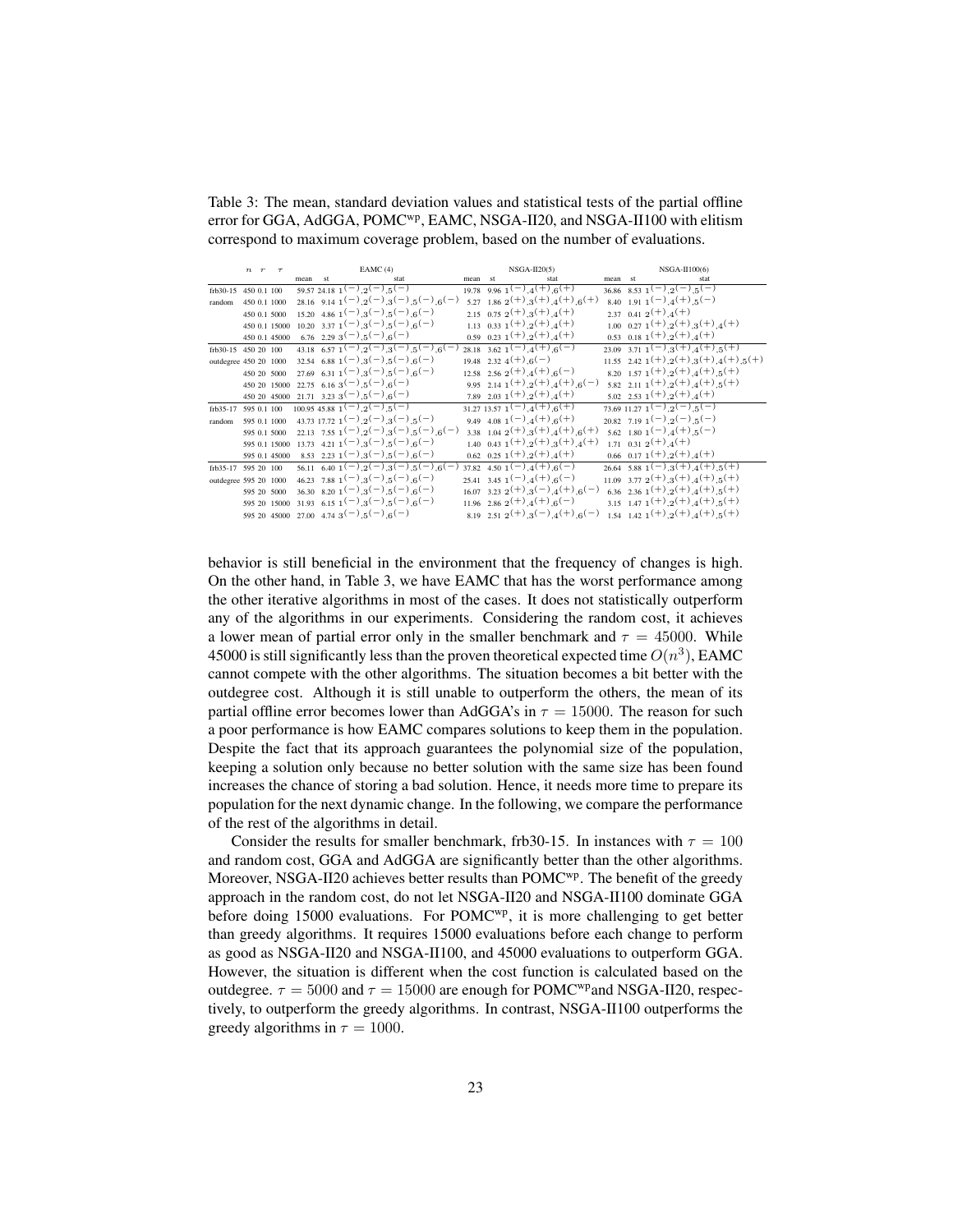For the more complicated benchmark, frb35-17, at most the same results hold. However, it gets harder for our evolutionary algorithms to beat greedy algorithms. For the random cost, AdGGA outperforms NSGA-II100, in addition to POMC<sup>wp</sup>and EAMC, when  $\tau = 100$  and GGA remains unbeatable until  $\tau = 45000$ . This clearly shows that larger population slows down the NSGA-II when the frequency changes are high.

GGA also gains better results with outdegree cost. It outperforms other algorithms in  $\tau = 100$ , and loses only to POMC and NSGA-II100 after  $\tau = 5000$ . These results are reasonable since the size of solutions increases to 595 bits in the frb35-17 benchmark, which increases the expected time for each bit to be flipped by an evolutionary algorithm. Consequently, our algorithms need more time to find better solutions. However, the results show that NSGA-II20 seems to have more difficulties in dealing with the bigger size than POMC<sup>wp</sup>. As expected NSGA-II100 is able to take advantage of the bigger population size and outperforms greedy algorithm, EMAC and NSGA-II20 from  $\tau = 5000$  outwards.

The other fact extracted from the results is that NSGA-II20 has a better performance than EAMC for all  $\tau$  values, and NSGA-II100 until  $\tau = 5000$  when we have random cost. On the other hand, the results of POMC<sup>wp</sup> are better compared to EAMC for all  $\tau$  values, and to NSGA-II20 only for  $\tau = 5000, 45000$  at outdegree cost.

This pattern can be observed in both benchmarks. That is the result of the population size and how each algorithm handles the replacement of a new solution. While  $POMC^{wp}$  can store a valuable solution for each possible cost, the NSGA-II20 and NSGA-II100 concentrates on producing a well-distributed population. Consider the cases that there are a lot of non-dominated solutions with cost values close to the constraint. POMC<sup>wp</sup> can keep them all, which is an advantage if the next dynamic change does not affect the constraint significantly. However, because of the distribution factor, NSGA-II20 and NSGA-II100 minimize the number of solutions that are close to each other. These situations rarely happen with random constraint, since, as discussed previously, it is similar to the cardinality constraint and the possible values for the cost of the solutions are more evenly distributed.

NSGA-II100 outperforms the greedy algorithm, EMAC and NSGA-II20 from  $\tau =$ 1000 at outdegree cost in both benchmarks. The results confirm that the population size is an important setting parameter. The large population size increases the diversity of a population i.e., higher number of different solutions. In contrast, NSGA-II20 leads to a crowded population, where the number of similar solutions is higher. This normally causes premature convergence i.e. NSGA-II20 is not able to generate offspring that are superior to their parents.

Next, we take a closer look on how the population size of  $POMC^{wp}$  changes during one dynamic benchmark. Figure [3](#page-24-0) presents the normalized values of the dynamic budget and population size of  $POMC^{wp}$  for each generation when the algorithm is performing on the frb30-15 instance under outdegree cost function and a dynamic change happens every 200 generation. The maximum and minimum of the population size before normalization is 234 and 127, respectively. Moreover, the budget cost has changed within [295,587]. The figure clearly shows the impact of dynamic changes on the population size of POMC<sup>wp</sup>.

As expected, decreasing the budget value results in a drop in the population size.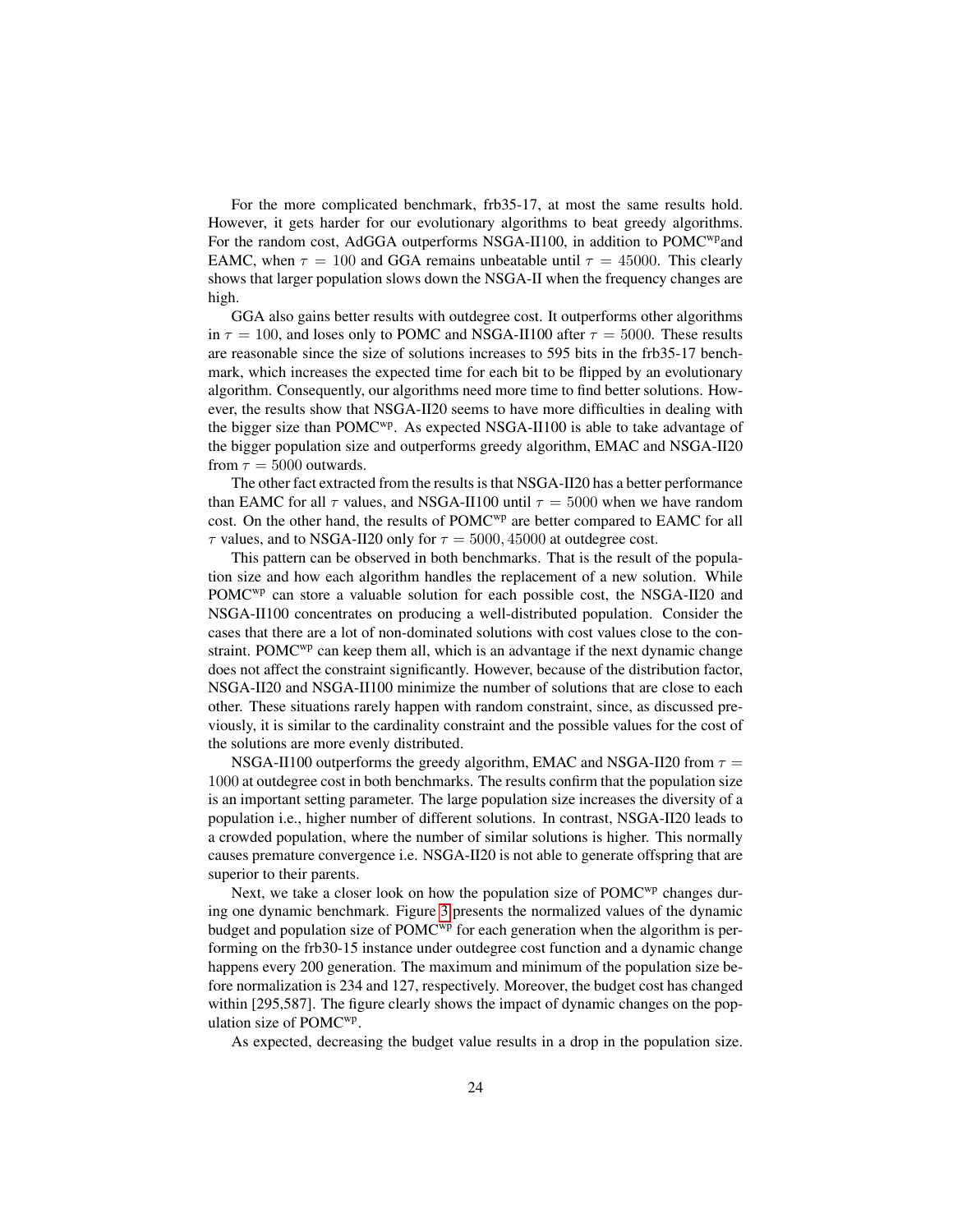<span id="page-24-0"></span>

Figure 3: Normalized budget and population size for POMC<sup>wp</sup>algorithm performing on frb30-15 instance with  $\tau = 1000$  under outdegree cost. Y axis shows the normalized value of budget and population size, and  $X$  axis demonstrates the number of generations.

However, larger alteration in a budget does not necessarily cause loosing more solutions. As an example, consider the magnified part of the figure. Each vertical line in this figure demonstrates where the dynamic change happens. Although the magnitude of dynamic changes in generations 53000 and 54000 are significantly different, the number of solutions that violate the budget constraint in result of those changes are almost the same.

It should be noted that dynamic changes are not the only reasons for the alterations in POMC<sup>wp</sup>population size during optimization process. As mentioned in Section [3.1,](#page-5-3) POMC<sup>wp</sup>controls the quality of the stored solution as well as its population size by storing non-dominated solutions. In other words, when a new non-dominated solution is found the algorithm removes the existing solutions that are dominated by the new one from the population. Having a closer look at the magnified part of Figure [3,](#page-24-0) it can be observed that the population size could be decreased/increased significantly even while the budget has not changed. Examples could be generation 50000-51000 for decreasing and 57000-58000 for increasing the population size.

Figure [3](#page-24-0) also shows how  $POMC^{wp}$  algorithm improves the quality of population during the optimization period. During the sequential decrease that is started from the generation 36000 until 77000 (i.e. 36th change until 77th) it can be seen that POMCwphas maintained the population such that the impact of dynamic changes is controlled. Moreover, although the budget is gradually decreasing before the 154th change (i.e. generation 154000), the population size is growing in comparison with its value in the 55th change (i.e. generation 55000). This shows POMC<sup>wp</sup>has found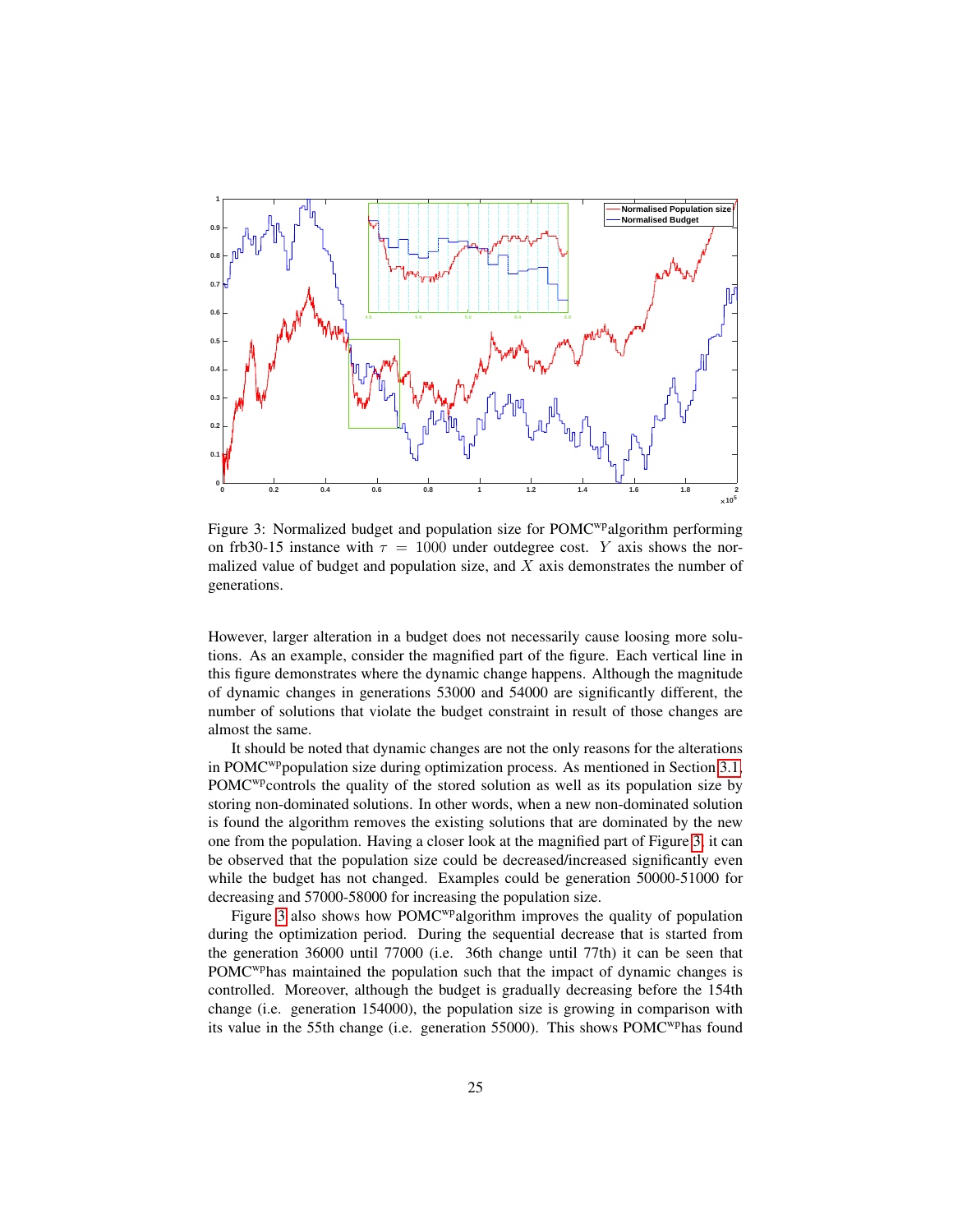solutions with higher quality that can produce more robust population.

### 5 Conclusions

Many real-world problems can be modeled as submodular functions and have problems with dynamically changing constraints. We have contributed to the area of submodular optimization with dynamic constraints. Key to the investigations have been the adaptability of algorithms when constraints change. We have shown that an adaptive version of the generalized greedy algorithm frequently considered in submodular constrained optimization is not able to maintain a  $\phi$ -approximation. Furthermore, we have pointed out that the population-based POMC algorithm is able to cater for and recompute  $\phi$ -approximations for related constraints bounds in an efficient way. We challenged POMC and greedy approaches against EAMC as a recently introduced algorithm with polynomial expected running time, and NSGA-II with different population sizes as advanced multi-objective algorithms in practice. Our experimental results confirm the advantage of POMC and NSGA-II over the considered greedy approaches on important real-world problems. Furthermore, the experiments show that evolutionary algorithms are able to significantly improve their performance over time when dealing with dynamic changes.

### 6 Acknowledgements

We thank Chao Qian for providing his POMC and EAMC implementations and test data to carry out our experimental investigations. This research has been supported by the Australian Research Council (ARC) through grant DP160102401 and the German Science Foundation (DFG) through grant FR2988 (TOSU). Frank Neumann has been support by the Alexander von Humboldt Foundation through a Humboldt Fellowship for Experienced Researchers.

### References

- <span id="page-25-2"></span>[1] R. Albert and A.-L. Barabási. Statistical mechanics of complex networks. Re*views of modern physics*, 74(1):47, 2002.
- <span id="page-25-3"></span>[2] N. Barbieri, F. Bonchi, and G. Manco. Topic-aware social influence propagation models. In *Proceedings of the IEEE Conference on Data Mining*, pages 81–90. IEEE Computer Society, 2012.
- <span id="page-25-1"></span>[3] C. Bian, C. Feng, C. Qian, and Y. Yu. An efficient evolutionary algorithm for subset selection with general cost constraints. In *Proceedings of the Thirty-Fourth AAAI Conference on Artificial Intelligence, AAAI 2020*, pages 3267–3274. AAAI Press, 2020.
- <span id="page-25-0"></span>[4] J. Bossek, F. Neumann, P. Peng, and D. Sudholt. Runtime analysis of randomized search heuristics for dynamic graph coloring. In *Proceedings of the Genetic*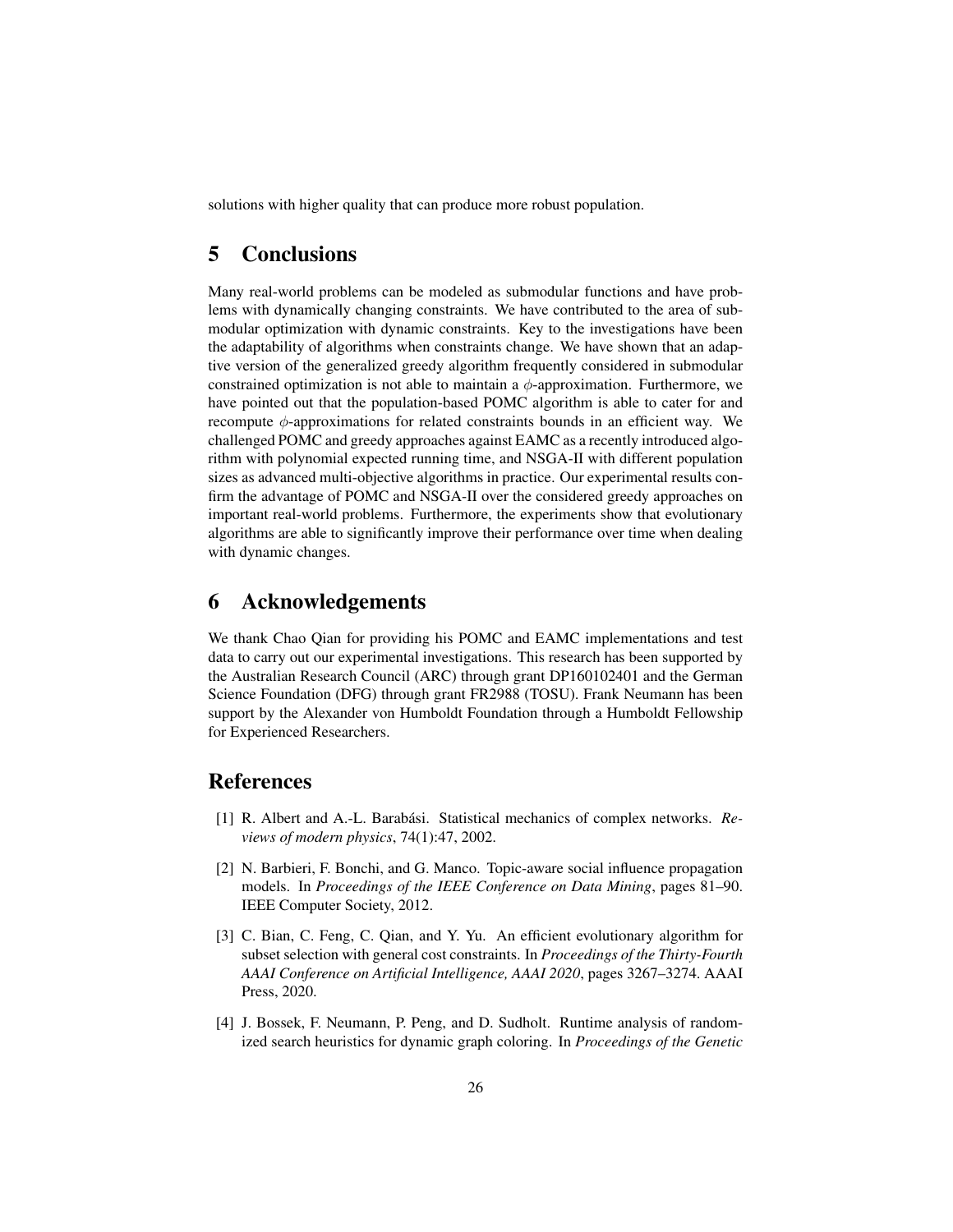*and Evolutionary Computation Conference, GECCO*, pages 1443–1451. ACM, (2019).

- <span id="page-26-5"></span>[5] M. Conforti and G. Cornuéjols. Submodular set functions, matroids and the greedy algorithm: Tight worst-case bounds and some generalizations of the radoedmonds theorem. *Discrete Applied Mathematics*, 7(3):251–274, 1984.
- <span id="page-26-9"></span>[6] G. W. Corder and D. I. Foreman. *Nonparametric Statistics for Non-Statisticians: A Step-by-Step Approach*. Wiley, 2009.
- <span id="page-26-4"></span>[7] K. Deb, S. Agrawal, A. Pratap, and T. Meyarivan. A fast and elitist multiobjective genetic algorithm: NSGA-II. *IEEE Transactions on Evolutionary Computation*, 6(2):182–197, 2002.
- <span id="page-26-8"></span>[8] B. Doerr, E. Happ, and C. Klein. Tight analysis of the (1+1)-EA for the single source shortest path problem. *Evolutionary Computation*, 19(4):673–691, 2011.
- <span id="page-26-11"></span>[9] P. Erdős and A. Rényi. On random graphs I. *Publicationes Mathematicae Debrecen*, 6:290–297, 1959.
- <span id="page-26-7"></span>[10] T. Friedrich, J. He, N. Hebbinghaus, F. Neumann, and C. Witt. Approximating covering problems by randomized search heuristics using multi-objective models. *Evolutionary Computation*, 18(4):617–633, 2010.
- <span id="page-26-3"></span>[11] T. Friedrich and F. Neumann. Maximizing submodular functions under matroid constraints by evolutionary algorithms. *Evolutionary Computation*, 23(4):543– 558, 2015.
- <span id="page-26-12"></span>[12] T. Hogg and K. Lerman. Social dynamics of Digg. *EPJ Data Science*, 1(1):5, 2012.
- <span id="page-26-2"></span>[13] R. K. Iyer and J. A. Bilmes. Submodular optimization with submodular cover and submodular knapsack constraints. In *Advances in Neural Information Processing Systems 26: 27th Annual Conference on Neural Information Processing Systems*, pages 2436–2444, (2013).
- <span id="page-26-10"></span>[14] D. Kempe, J. M. Kleinberg, and É. Tardos. Maximizing the spread of influence through a social network. *Theory of Computing*, 11:105–147, 2015.
- <span id="page-26-0"></span>[15] S. Khuller, A. Moss, and J. Naor. The budgeted maximum coverage problem. *Information Processing Letters*, 70(1):39–45, 1999.
- <span id="page-26-1"></span>[16] A. Krause and C. Guestrin. *A note on the budgeted maximization of submodular functions*. Carnegie Mellon University. Center for Automated Learning and Discovery, 2005.
- <span id="page-26-6"></span>[17] M. Laumanns, L. Thiele, and E. Zitzler. Running time analysis of multiobjective evolutionary algorithms on pseudo-boolean functions. *IEEE Transactions on Evolutionary Computation*, 8(2):170–182, 2004.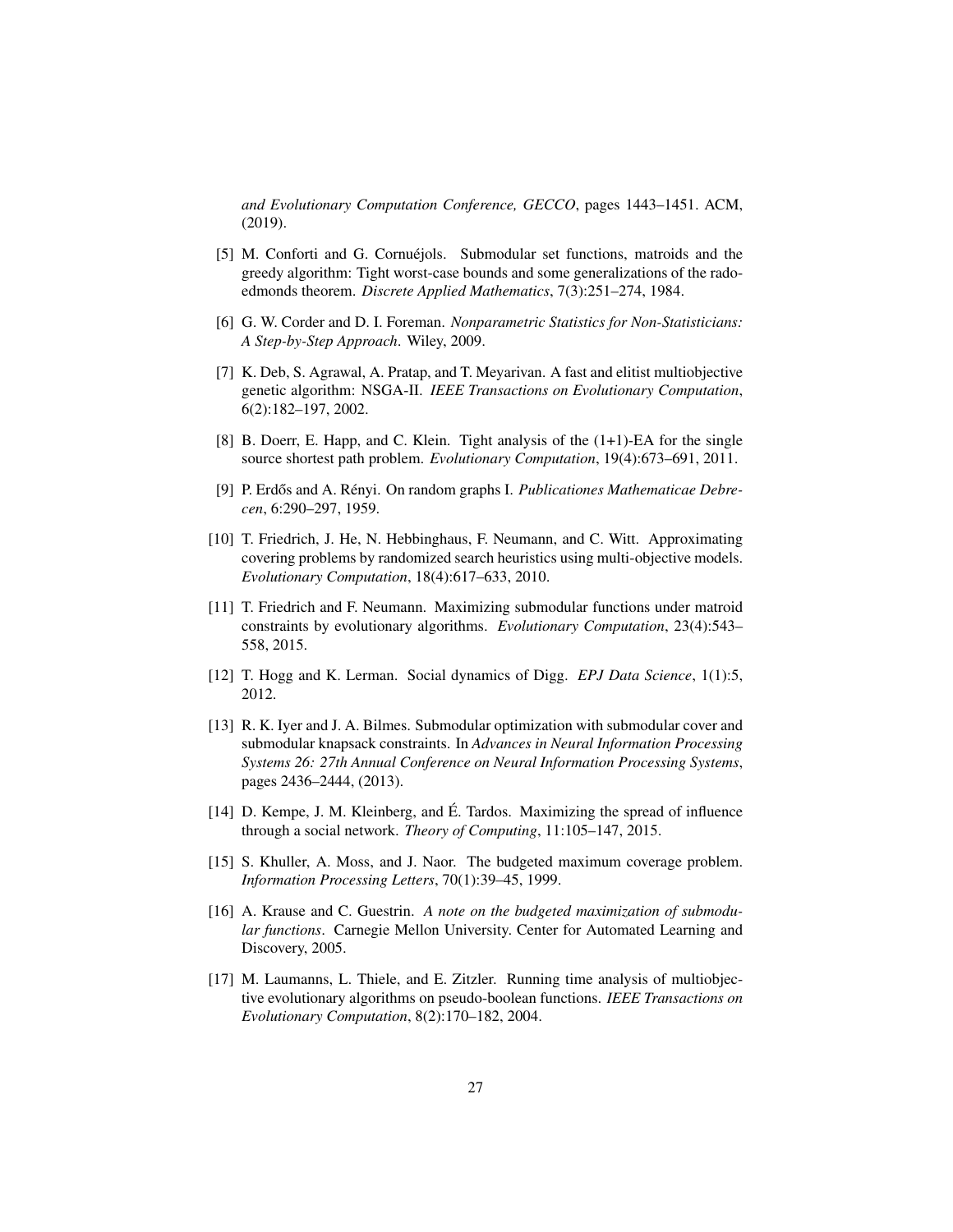- <span id="page-27-6"></span>[18] H. Lin and J. A. Bilmes. Multi-document summarization via budgeted maximization of submodular functions. In *Human Language Technologies: Conference of the North American Chapter of the Association of Computational Linguistics*, pages 912–920. The Association for Computational Linguistics, (2010).
- <span id="page-27-5"></span>[19] G. L. Nemhauser and L. A. Wolsey. Maximizing submodular set functions: formulations and analysis of algorithms. In *North-Holland Mathematics Studies*, volume 59, pages 279–301. Elsevier, (1981).
- <span id="page-27-11"></span>[20] G. L. Nemhauser, L. A. Wolsey, and M. L. Fisher. An analysis of approximations for maximizing submodular set functions - I. *Mathematical Programming*, 14(1):265–294, 1978.
- <span id="page-27-1"></span>[21] F. Neumann and C. Witt. On the runtime of randomized local search and simple evolutionary algorithms for dynamic makespan scheduling. In *Proceedings of the Twenty-Fourth International Joint Conference on Artificial Intelligence, IJCAI*, pages 3742–3748. AAAI Press, (2015).
- <span id="page-27-2"></span>[22] M. Pourhassan, V. Roostapour, and F. Neumann. Runtime analysis of RLS and (1+1) EA for the dynamic weighted vertex cover problem. *Theoretical Computer Science*, 832:20–41, 2020.
- <span id="page-27-10"></span>[23] C. Qian. Multi-objective evolutionary algorithms are still good: maximizing monotone approximately submodular minus modular functions. *Evolutionary Computation*, pages 1–28, 2020.
- <span id="page-27-9"></span>[24] C. Qian, J. Shi, Y. Yu, and K. Tang. On subset selection with general cost constraints. In *Proceedings of the International Joint Conference on Artificial Intelligence, IJCAI 2017*, pages 2613–2619, (2017).
- <span id="page-27-8"></span>[25] C. Qian, Y. Yu, K. Tang, X. Yao, and Z. Zhou. Maximizing submodular or monotone approximately submodular functions by multi-objective evolutionary algorithms. *Artificial Intelligence*, 275:279–294, 2019.
- <span id="page-27-7"></span>[26] C. Qian, Y. Yu, and Z. Zhou. Subset selection by Pareto optimization. In *Advances in Neural Information Processing Systems 28: Annual Conference on Neural Information Processing Systems*, pages 1774–1782, (2015).
- <span id="page-27-4"></span>[27] V. Roostapour, A. Neumann, and F. Neumann. Evolutionary multi-objective optimization for the dynamic knapsack problem. *arXiv preprint arXiv:2004.12574*, 2020.
- <span id="page-27-0"></span>[28] V. Roostapour, A. Neumann, F. Neumann, and T. Friedrich. Pareto optimization for subset selection with dynamic cost constraints. In *Proceedings of the Thirty-Third AAAI Conference on Artificial Intelligence, AAAI 2019*, pages 2354–2361. AAAI Press, (2019).
- <span id="page-27-3"></span>[29] F. Shi, M. Schirneck, T. Friedrich, T. Kötzing, and F. Neumann. Reoptimization time analysis of evolutionary algorithms on linear functions under dynamic uniform constraints. *Algorithmica*, 81(2):828–857, 2019.